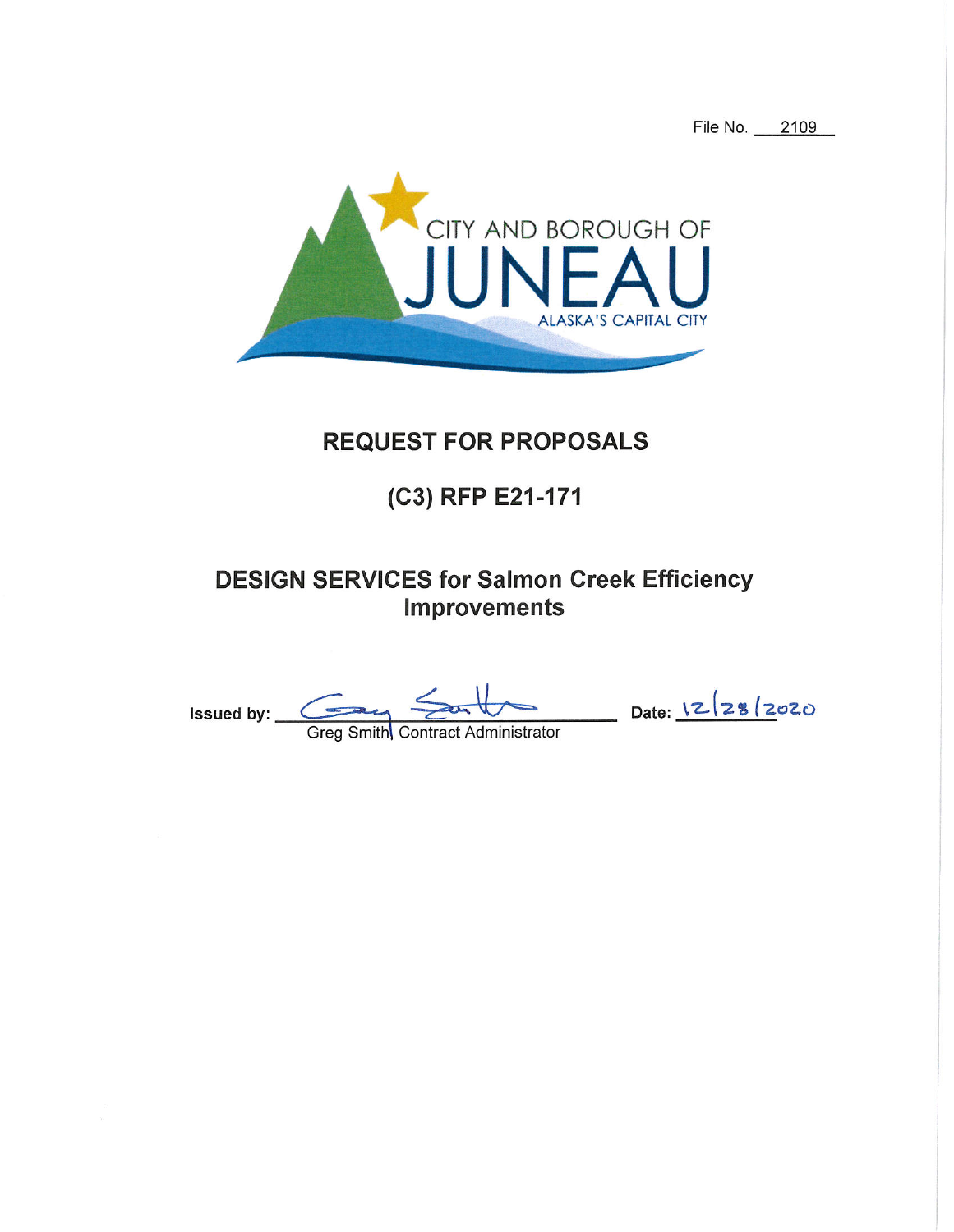Design Services for Salmon Creek Efficiency Improvements (C3) RFP E21-171

**SCOPE OF SERVICES:** The City and Borough of Juneau (CBJ) is requesting proposals from qualified consultants to provide design services for the Salmon Creek Water Filtration Plant Efficiency Improvements project.

**PRE-PROPOSAL MEETING:** A non-mandatory pre-proposal meeting will be held at **10:00 a.m., Alaska time on January 8, 2021.** Persons interested in submitting proposals are encouraged to attend. A conference call has been set up for the Pre-Proposal meeting. Proposers intending to participate via teleconference shall notify Paula Osborn in the CBJ Engineering Contracts Division, at 907-586-0888, or email contracts@juneau.org by 4:30 p.m., on January 7, 2021.

**QUESTIONS REGARDING THIS RFP:** Greg Smith, Contract Administrator, phone 907-586- 0873, fax 907-586-4530, greg.smith@juneau.org is the sole point of contact for all issues pertaining to this procurement.

**DEADLINE FOR PROPOSALS: 2 hard** copies of the proposal, and an electronic copy of the Proposal on a Thumb Drive in PDF format in a *sealed envelope*. The proposal, in a *sealed envelope*, must be received by the Purchasing Division prior to 2:00 p.m. Alaska Time on January 21, 2021, or such later time as the Contract Administrator may announce by addendum to planholders at any time prior to the submittal date. Proposals will be time-stamped by the Purchasing Division, which will establish the official time of receipt of proposals. Late proposals will not be accepted and will be returned unopened. Faxed or emailed proposals will not be accepted.

#### **Note: Mailing/delivery times to Alaska may take longer than other areas of the U.S.**

Proposal documents delivered in person or by courier services must be delivered to:

### **PHYSICAL LOCATION:** City and Borough of Juneau, Purchasing Division 105 Municipal Way, Room 300 Juneau, AK 99801

Proposal documents delivered by the U.S. Postal Service must be mailed to:

#### **MAILING ADDRESS:**

City and Borough of Juneau, Purchasing Division 155 South Seward Street Juneau, AK 99801

The CBJ Purchasing Division's phone number is 907-586-5258, and fax number 907-586-4561.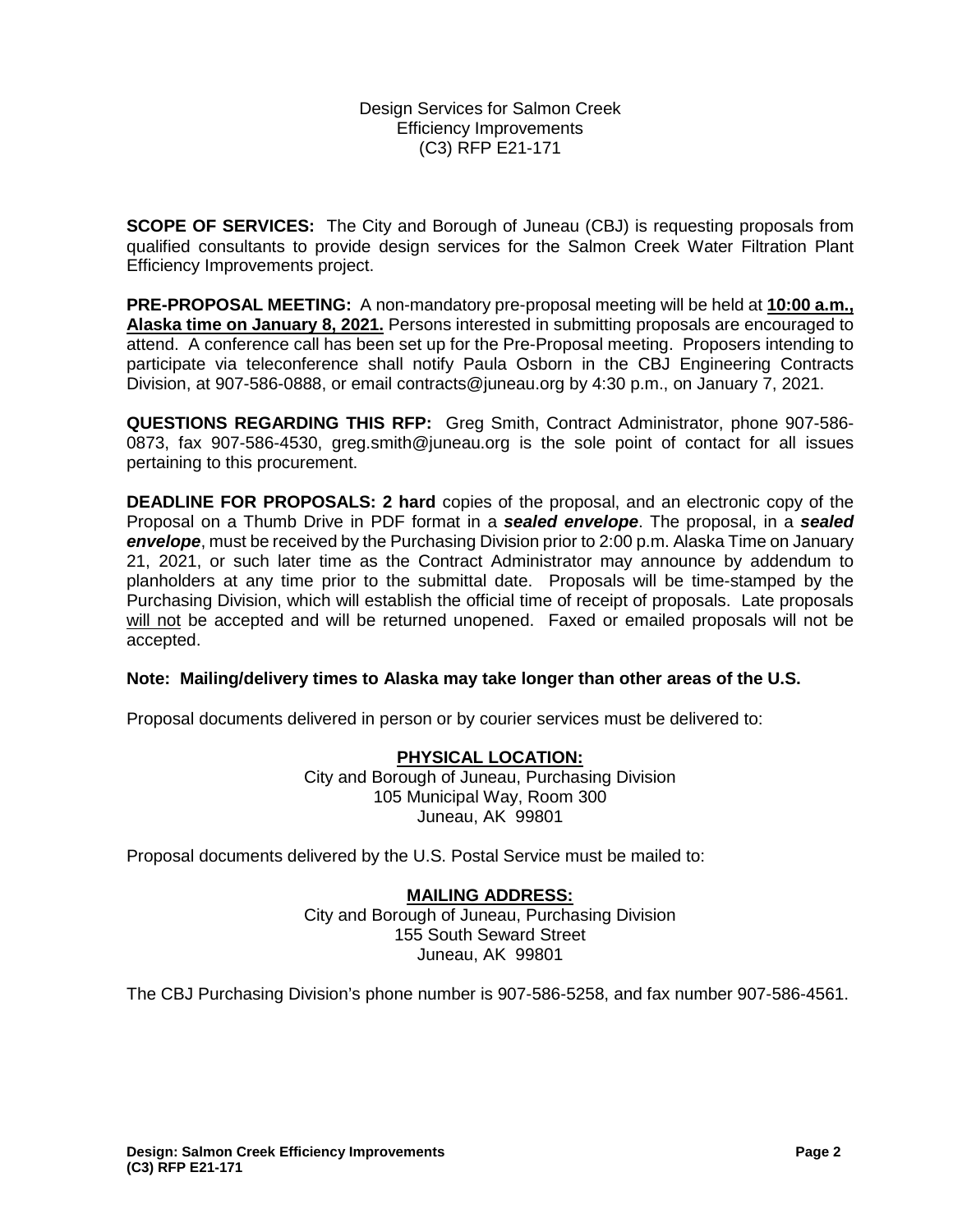**Please affix the label below to the outer envelope in the lower left hand corner.** 



Disadvantaged Business Enterprises are encouraged to respond.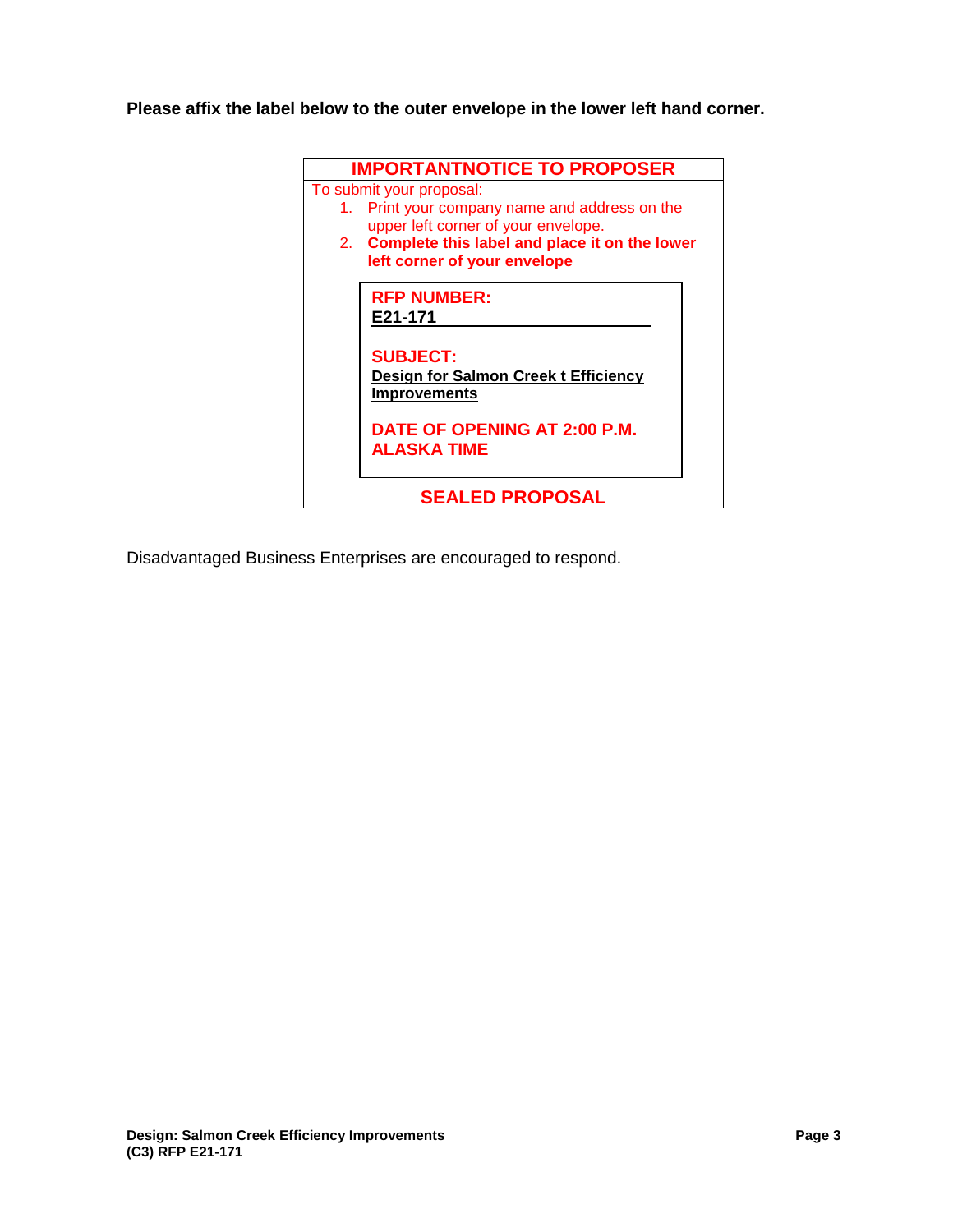## **TABLE OF CONTENTS**

- **1.0 GENERAL INFORMATION**
- **2.0 RULES GOVERNING COMPETITION**
- **3.0 PROPOSAL CONTENT REQUIREMENTS**
- **4.0 EVALUATION OF PROPOSALS**
- **5.0 SELECTION AND AWARD PROCESS**
- **6.0 INSURANCE REQUIREMENTS**
- **7.0 JUNEAU PROPOSER POINTS**
- **8.0 PROTESTS**
- **9.0 CONSULTANT'S GOOD STANDING WITH CBJ FINANCE DEPARTMENT**

### **EVALUATION RANKING SHEET**

**ATTACHMENT 1 – STANDARD CONTRACT**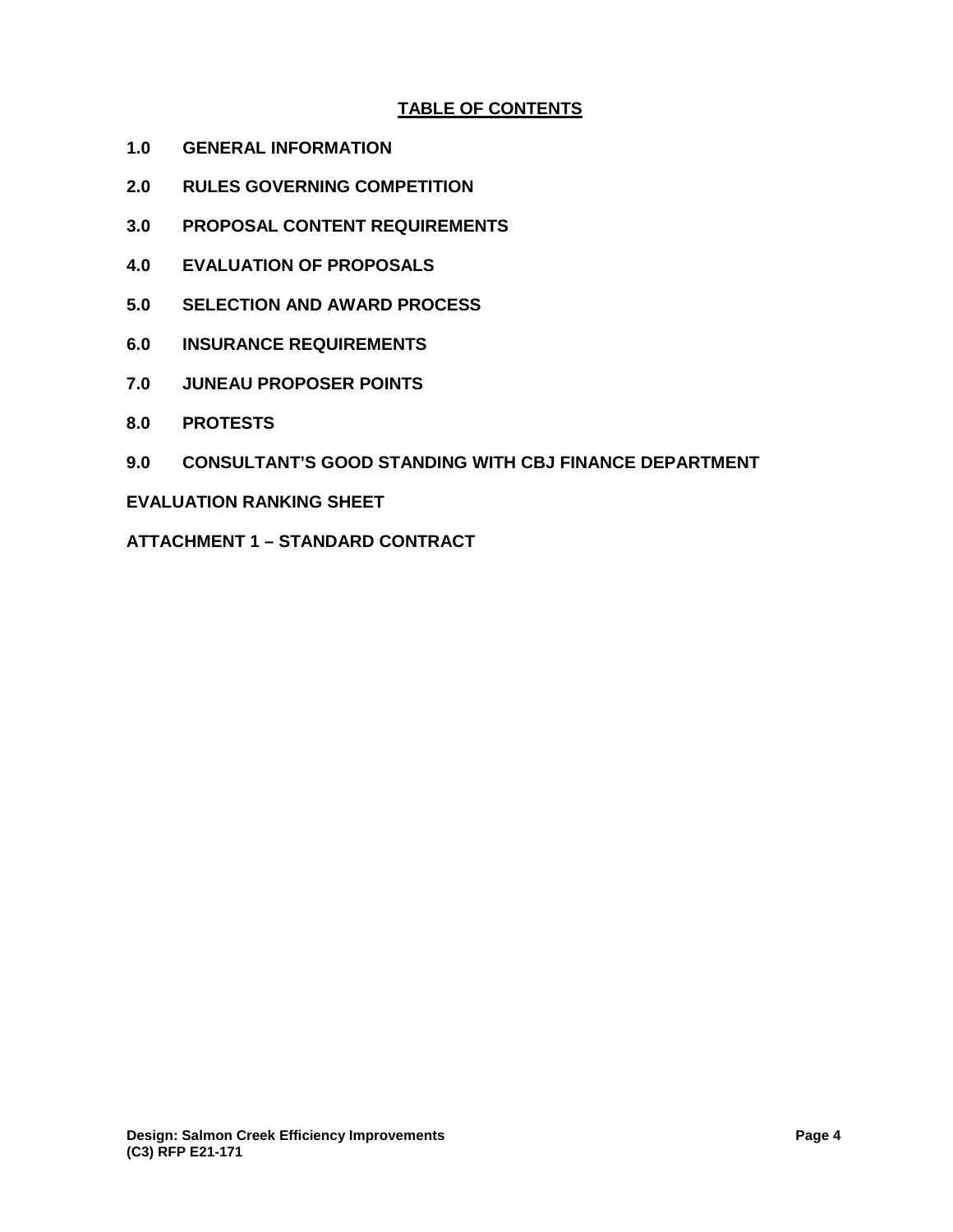## **1.0 GENERAL INFORMATION**

This Class 3 Request for Proposals (RFP) defines the scope of the project, explains the procedures for selecting a firm to provide the requested services, and defines the documents required to respond to the RFP.

## **1.1 Purpose**

The purpose of this document is to solicit proposals from qualified consultants to provide design services for Salmon Creek Water Filtration Plant Efficiency Improvements.

The Class 3 process is used for acquisition of professional service contracts estimated to be more than \$50,000.

## **1.2 Scope of Services**

The Consultant shall provide all necessary design services to prepare complete, bid-ready construction drawings, specifications, bid schedule and engineer's estimate for construction. The design work shall include a new system to drain the CIP tank contents at the completion of the cleaning cycle and run the waste stream directly to the municipal wastewater system. The new system may require using new or existing pumps, valves and piping, and be integrated into the existing plant computer-operated control system and connected to SCADA. The design shall take into consideration the following:

- The new CIP tank drainage system should not utilize the plant's main wastewater discharge pump station, if possible, due to potential permitting concerns.
- The existing CIP tank drain pump is part of the filtration plant's CIP/Backwash skid, and is controlled by Pall (filter system manufacturer) software. No changes or modifications are to be made to the Pall operating software or to any equipment mounted on the CIP/Backwash skid.
- The filtration building bathroom pump station is connected to a dedicated 1-1/2 inch diameter HDPE sewer service pipe. This may be suitable for use as CIP tank wastewater conduit.
- The CIP tank wastewater discharge flow rate to the municipal sewer must be regulated.

The CBJ may elect to amend the scope of services to include contract administration and inspection services.

The site of the work is the Salmon Creek Water Filtration Plant, in Juneau, Alaska.

## **General Design Requirements**

- A. The Consultant shall conduct at least two (2) design workshops in coordination with the CBJ Engineering Department Project Manager. The initial workshop will be to scope the project, with the second meeting at approximately 90-percent design completion. The Consultant shall coordinate with the affected CBJ User Department's Division supervisor(s) to ensure the design is responsive to the City's needs.
- B. The Consultant shall work with the CBJ Project Manager to develop conceptual and final project designs which respond to the estimated construction budget. The Consultant shall prepare and submit to the CBJ Project Manager a preliminary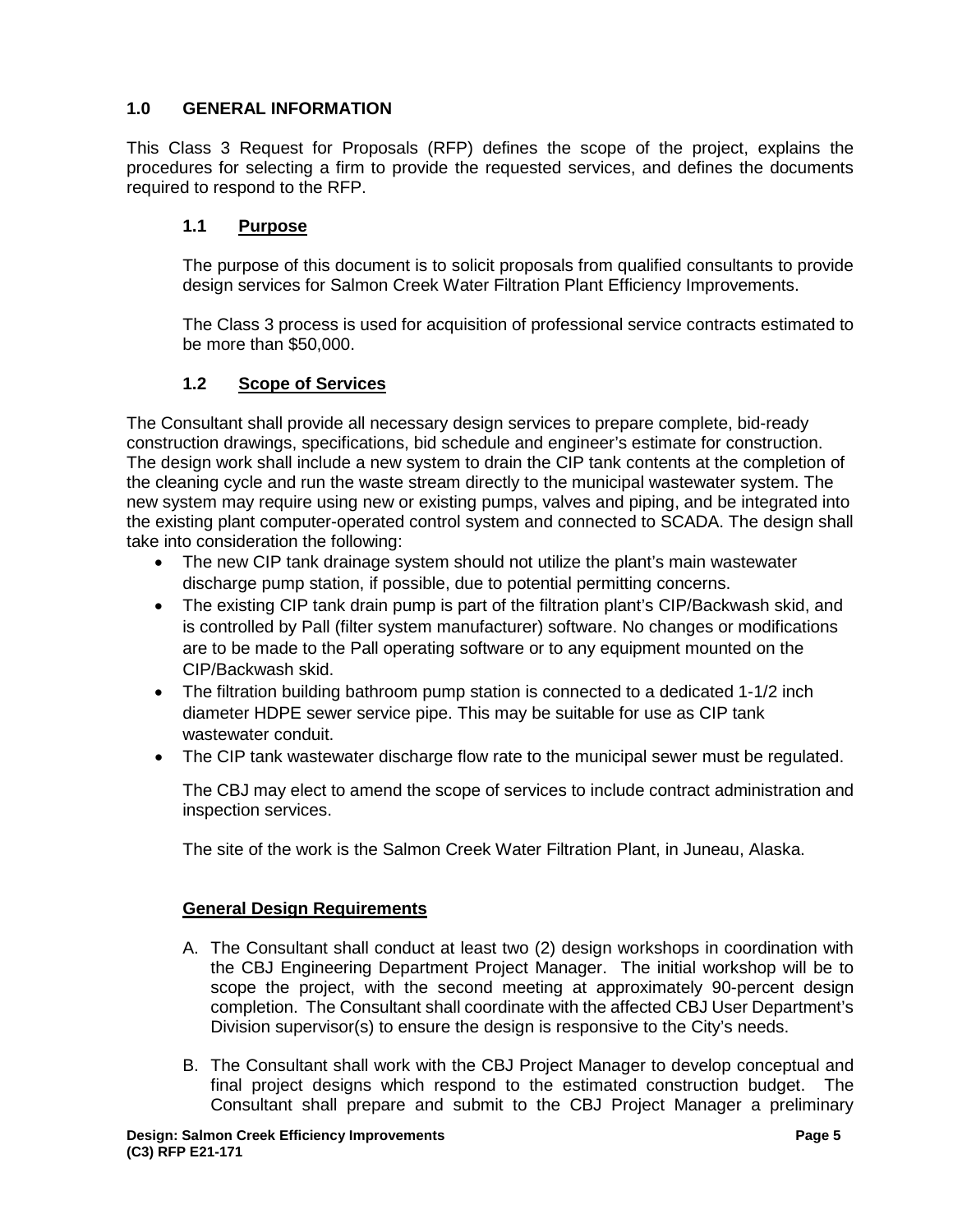construction cost estimate after the scoping meeting. The CBJ Project Manager shall be kept informed of design modifications to the original scope which result in cost increases to the original construction estimate. An upgrade of the construction estimate shall be submitted at each design review meeting.

- C. The Consultant shall ensure that the design remains in conformity with the estimated construction budget. If the design's cost estimate or the construction low bid amount is greater than 10% higher than the available construction budget, the Consultant shall redesign the project to conform to the estimated construction budget at no additional charge to the City.
- D. The Consultant shall submit to the CBJ Project Manager with the 90% design submittal an estimated construction schedule identifying: the lead times for major procurement items; estimated time duration of primary construction segments; and any mandated shutdowns (i.e., inclement weather, anadromous fish closures, etc.).
- E. The Consultant shall attend all required public meetings and shall be available to present the design and project schedule to the Assembly, or their subcommittee, if directed by the CBJ Engineering Department.
- F. The Consultant shall contact the local residents affected by the project in order to keep them informed of the project and to address their concerns. The Consultant shall attend at least one public meeting to discuss the project with local residents.
- G. The Consultant shall research all as-built records, property surveys, and government or private sources necessary to define right-of-way limits, required or existing easement conditions and/or requirements, and existing public and private utility locations. The Consultant's design engineer shall field-verify as-built information used in design.
- H. The Consultant shall conduct all necessary field surveys for design, including a comprehensive as-built survey with elevations and field-located public and private utilities giving particular attention to potential conflicts with all utilities, and to surface and subsurface drainage from adjacent properties. The surveys shall extend up the intersecting streets a sufficient distance to provide a complete assessment of design needs at the intersection and to allow for future utility expansion as applicable. The Consultant shall establish the design control lines at the project site during the design phase. The horizontal and vertical data for the control lines shall be shown on the contract drawings and shall set a minimum of two (2) fixed control points, within sight of each other, for each control line.
- I. The Consultant shall assist the CBJ Engineering Department in acquiring all required federal, state, local and/or private permits and/or easements for construction and maintenance which result from the Consultant's design. The Consultant shall notify the CBJ Engineering Department early in the design process of any potential easements or permits. The Consultant shall obtain the CBJ Project Manager's approval before finalizing any design requiring easements or permits. The Consultant shall assist the CBJ Project Manager in preparing any legal documents or permit applications by providing boundary descriptions and drawings, as required by the CBJ Project Manager.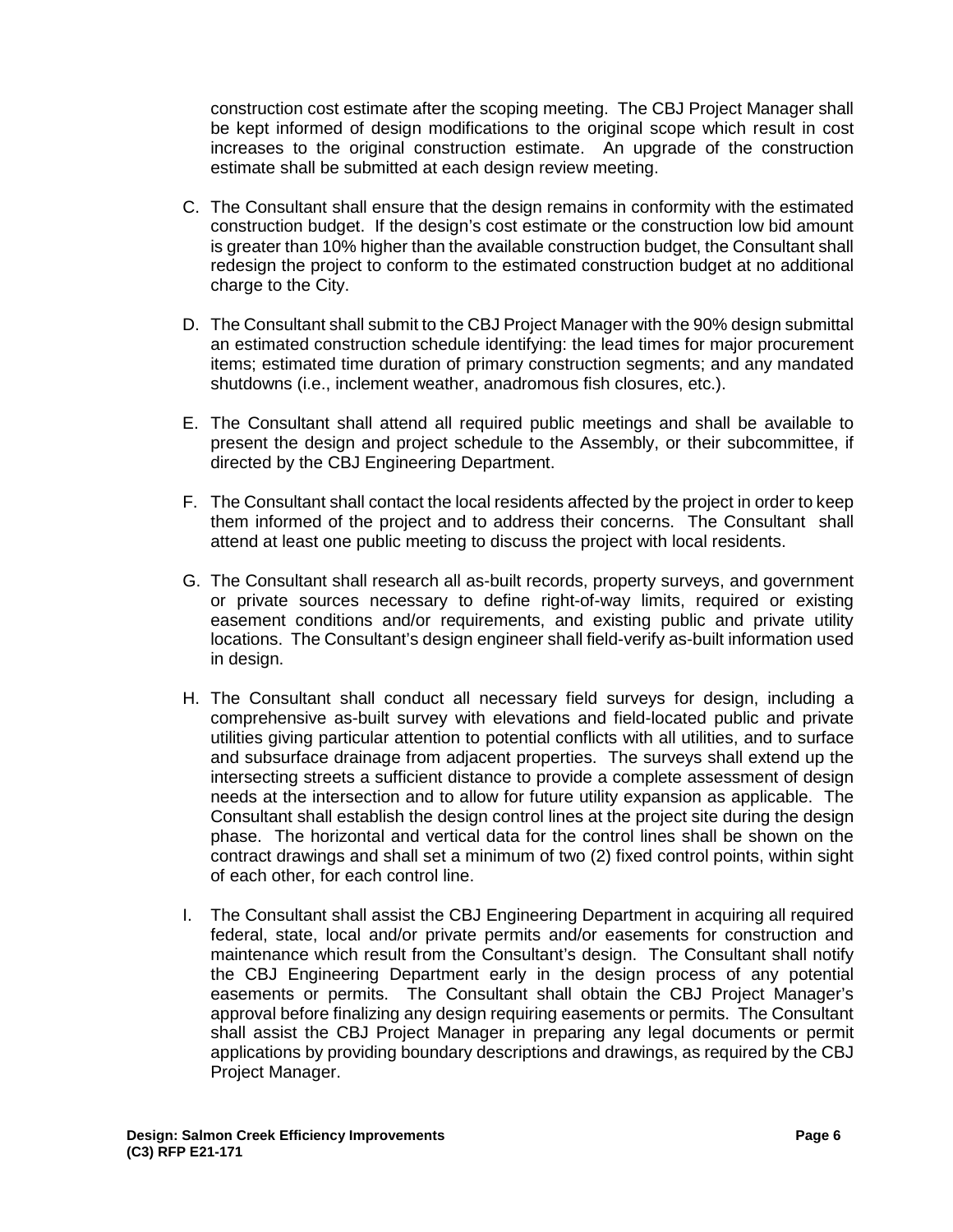- J. If the project design includes the demolition, construction or renovation of a building, or other improvements that require a CBJ Building Permit, the Consultant shall be responsible for providing all required information and drawings necessary to obtain the Building Permit. The Consultant shall assist the CBJ Project Manager in providing all requested information to the CBJ Permit Center in order to determine code, zoning, and permitting compliance. Permit fees will be paid by the CBJ.
- K. The Consultant shall provide consulting services through the bid and award phase to answer questions referred by the Contract Administrator. The Consultant shall attend the Pre-Bid Conference, keeping appropriate notes thereof, and, in cooperation with the CBJ Engineering Department, immediately prepare any addenda resulting therefrom for issuance by the City. The Consultant shall attend the Pre-construction Conference to assist the CBJ Project Manager and provide design clarification as requested by the CBJ Project Manager during construction.
- L. The Consultant shall provide design clarification as requested by the CBJ Project Manager during construction. Design Clarification and Verification Requests (DCVR) shall be addressed in a timely manner and at no additional cost to the City. The CBJ Project Manager may authorize additional compensation for DCVR's but not in the instance of a design error.
- M. Bid-ready drawings and technical specifications shall be submitted as described below.

## **Bid-Ready Construction Document Submittal**

All contract documents submitted by the Consultant shall conform to current CBJ Engineering Department construction contract format and procedures. Within Parts, the headings and paragraph sub-levels are designed as follows: 1) Part Number.Ascending Number; 2) Capitalized Letter (ascending); 3) Number (ascending); 4) Non-capitalized letter (ascending).

 $\triangleright$  The CBJ will prepare Division 0 – Bidding and Contract Requirements portion(s) of the contract specifications, excluding the following sections that the Consultant shall provide if applicable to the project:

Section 00005 – Table of Contents (include Drawing index) Section 00310 – Bid Schedule Section 00852 – Permits Section 00853 – Standard Details Special Provisions – if the Standard Specifications for Civil Engineering Projects and Subdivision Improvements December, 2003 Edition with current errata sheets (Standard Specifications) document is referenced.

These "boilerplate" specifications of Division 0 sections are available electronically for Consultants to modify. It is strongly encouraged that the Consultant contact the CBJ Engineering Contracts office to obtain current versions of these specification sections. Additionally, the Consultant shall promptly notify the CBJ Project Manager of any required changes to other Division 0 sections that are specific to the project, including but not limited to, Section 00800 – Supplemental General Conditions.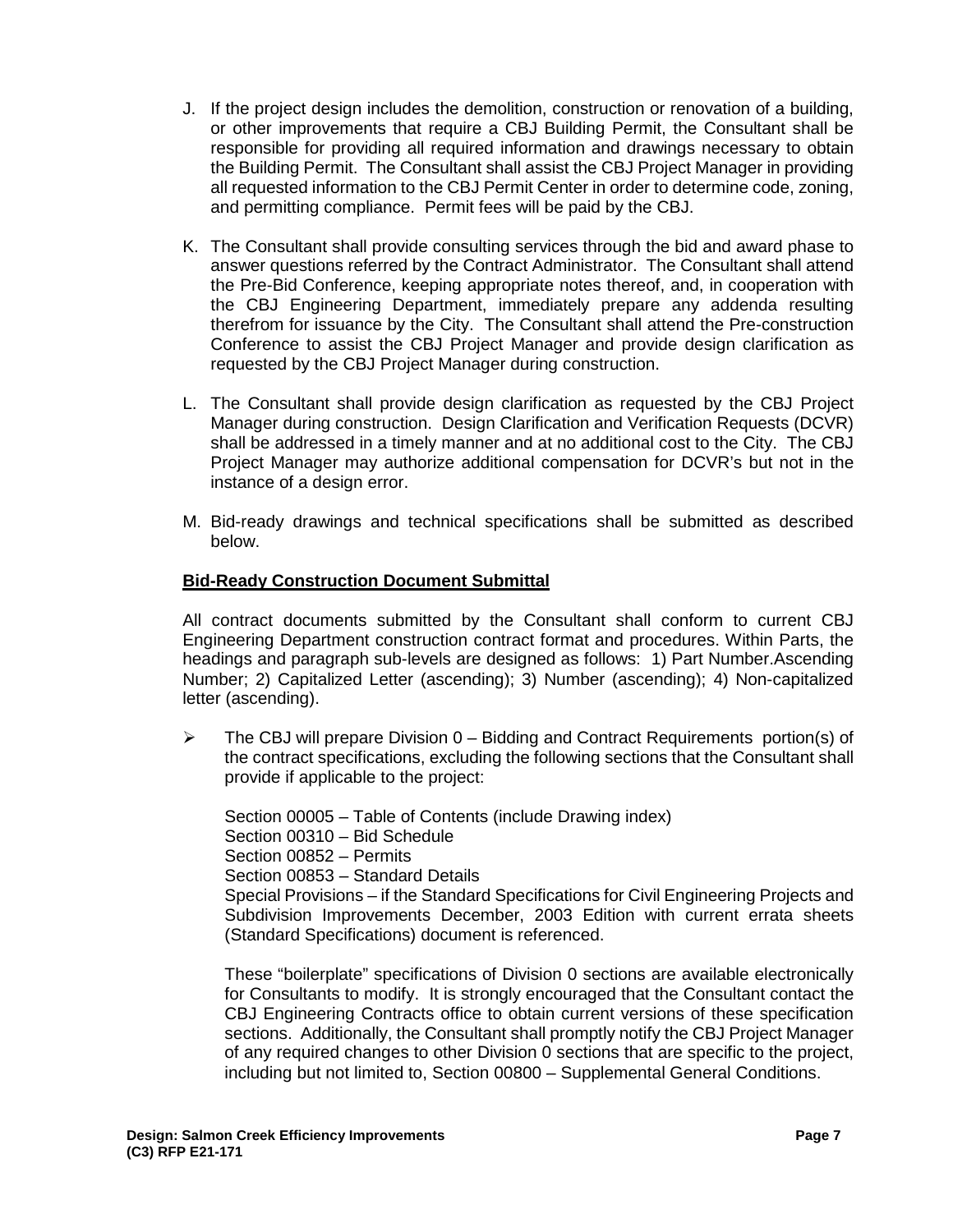The Consultant will review the Standard Specifications and prepare a Special Provisions section modifying it as needed for the project.

In addition to preparing the Special Provisions, the Consultant is responsible for preparation and timely submission of all Technical Specifications required for the project. Industry specifications or references that are mentioned in the specifications provided by the Consultant shall, upon request, be made available for review by the CBJ Project Manager.

- $\triangleright$  Bid-ready construction documents shall be submitted in the following hard copy and electronic formats. Electronic files shall be submitted on a CD and clearly labeled as to its contents.
	- One set of 8 ½"X11" print-ready (hard copy) technical specifications
	- One set of 11"X17" print-ready (hard copy) signed, stamped drawings
	- Electronic copy of technical specifications in Word and PDF format
	- Electronic copy of all stamped, signed drawings, individually saved as PDF-formatted files formatted to print on 11"X17" paper.
- $\triangleright$  Within ten calendar days following the date of the bid opening, the Consultant shall submit the following electronic and hard copy drawings and specifications, conformed to integrate all addenda items in the following format. Electronic files shall be submitted on a CD and clearly labeled as to its contents.
	- Electronic copy of technical specifications in PDF format
	- Electronic copy of all stamped, signed drawings in PDF format, one set formatted to print on 11"X17" paper and one set formatted to print on 22"X34" paper
	- Electronic copy of all drawings in AutoCAD format
	- One set of drawings, reproducible to photocopy, on laser quality 11"X17" printed paper with signature on stamps
- $\triangleright$  The font size on the 11"X17" drawings shall not be less than 10. All drawings and details shall have bar scales. All final design drawings shall be stamped and signed by a professional licensed for the given type of work in the State of Alaska.

All electronic documents shall be created using AutoCAD 2014 or 2010 and Word 2016. If a more current version of AutoCAD is used to create drawings, all files need to be saved down to version 2008 at the latest. The DWG files shall be saved in a manner such that an 11"X17" size copy can be plotted immediately when the file is opened in AutoCAD without executing any intermediate commands. The Consultant shall bind all external references, if used, and shall ensure that any blocks are in working order. All "plot style" configuration files required to produce an exact replica of the submitted hard copies shall be included. Viewports in DWG files shall be locked to ensure that the scale remains accurate. In order to condense DWG files to their most efficient size, each file should be purged of all blocks, dim styles, layers, line types, plot styles, shapes, table and text styles that are not being used in the DWG. No files shall be compressed.

#### **1.3 Completion**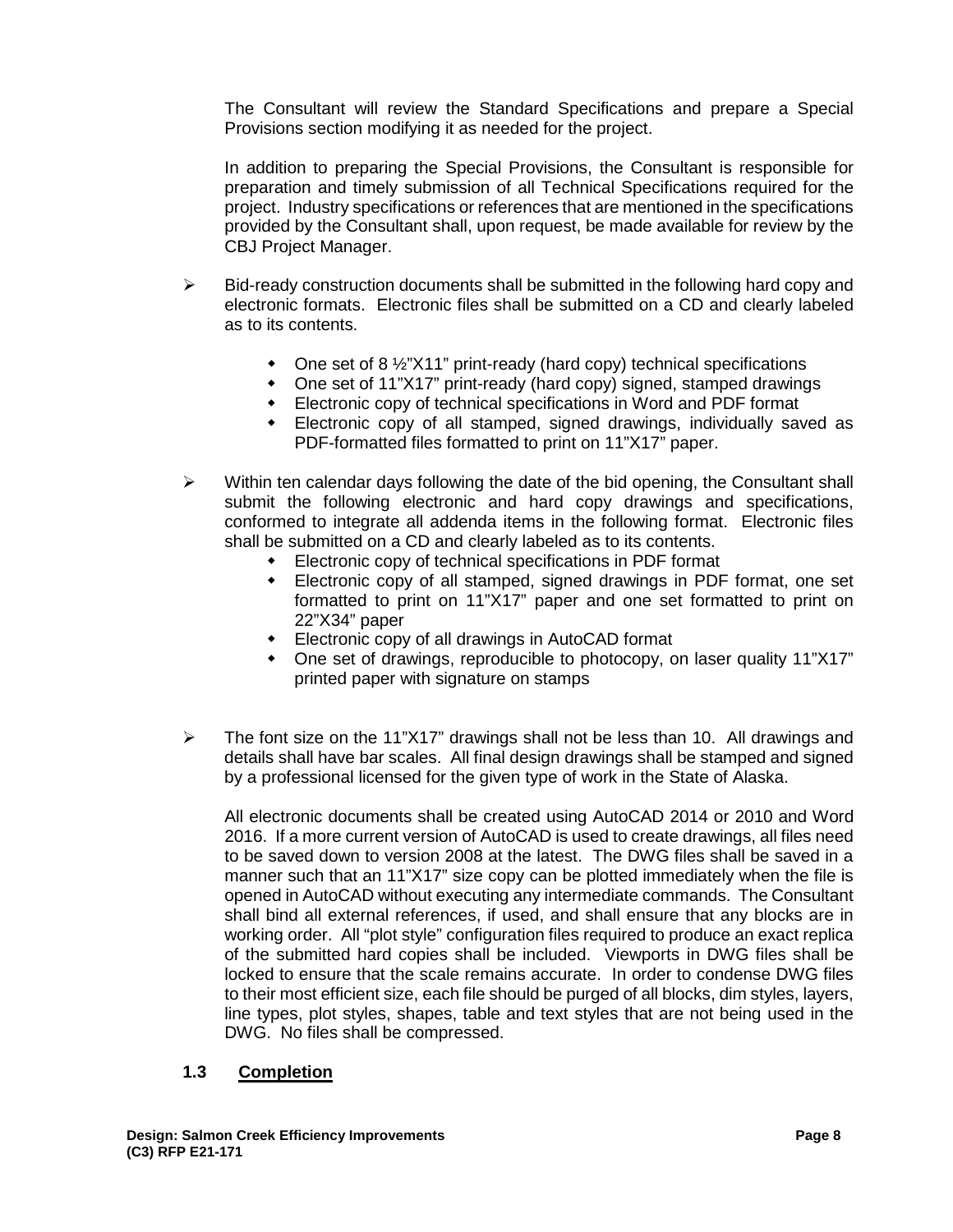Bid-ready drawings, specifications and construction estimate shall be completed within 30 days of acceptance of fee proposal and issuance of Notice to Proceed.

## **1.4 Background**

The City & Borough of Juneau's Salmon Creek Water Filtration Plant utilizes microfiltration technology to produce 2 million gallons of potable water a day. The plant's water filters are subjected to frequent automatic backwash and cleaning cycles. A cleaning cycle produces up to 2,500 gallons of neutralized wastewater, which is stored in a tank (CIP tank) prior to disposal.

A pump station adjacent to the filtration building currently handles all of the filtration plant wastewater. While most plant wastewater is permitted for discharge to an outfall in Gastineau Channel, the cleaning wastewater is handled differently  $-$  it is discharged to the municipal wastewater system. Staff manually open and close valves in the pump station's discharge pipe to direct the pump station waste stream to the municipal sewer or the channel outfall, as required.

Discharges to the municipal sewer system must be done at a controlled rate in order to not overwhelm the capacity of downstream wastewater lift stations. Flow control is accomplished, inefficiently, by pumping against a partially opened valve in the discharge pipe.

The CBJ wishes to improve the cleaning wastewater disposal process. Juneau is Alaska's Capital City. The CBJ municipal offices are located at 155 South Seward Street, Juneau, Alaska 99801. The Engineering Department is located on the 3rf Floor of the Marine View Center, 230 South Franklin Street, Juneau, Alaska.

## **1.5 Questions**

Questions regarding this proposal should be directed to:

Greg Smith, Contract Administrator City and Borough of Juneau ENGINEERING DEPARTMENT<br>Marine View Center – 3<sup>rd</sup> Floor 230 South Franklin Street **Telephone:** (907) 586-0873 Juneau, Alaska 99801 **Fax:** (907) 586-4530

email: [Greg.Smith@juneau.org](mailto:Greg.Smith@juneau.org)

Office hours are 8:00 a.m. to 4:30 p.m. local time, Monday through Friday.

## **1.6 Standard Contract Language**

Attached to this RFP is the CBJ's standard contract (Attachment 1) which should be carefully reviewed by proposers, as it is the form of agreement that the CBJ intends that the selected Consultant sign in the event of acceptance of its proposal.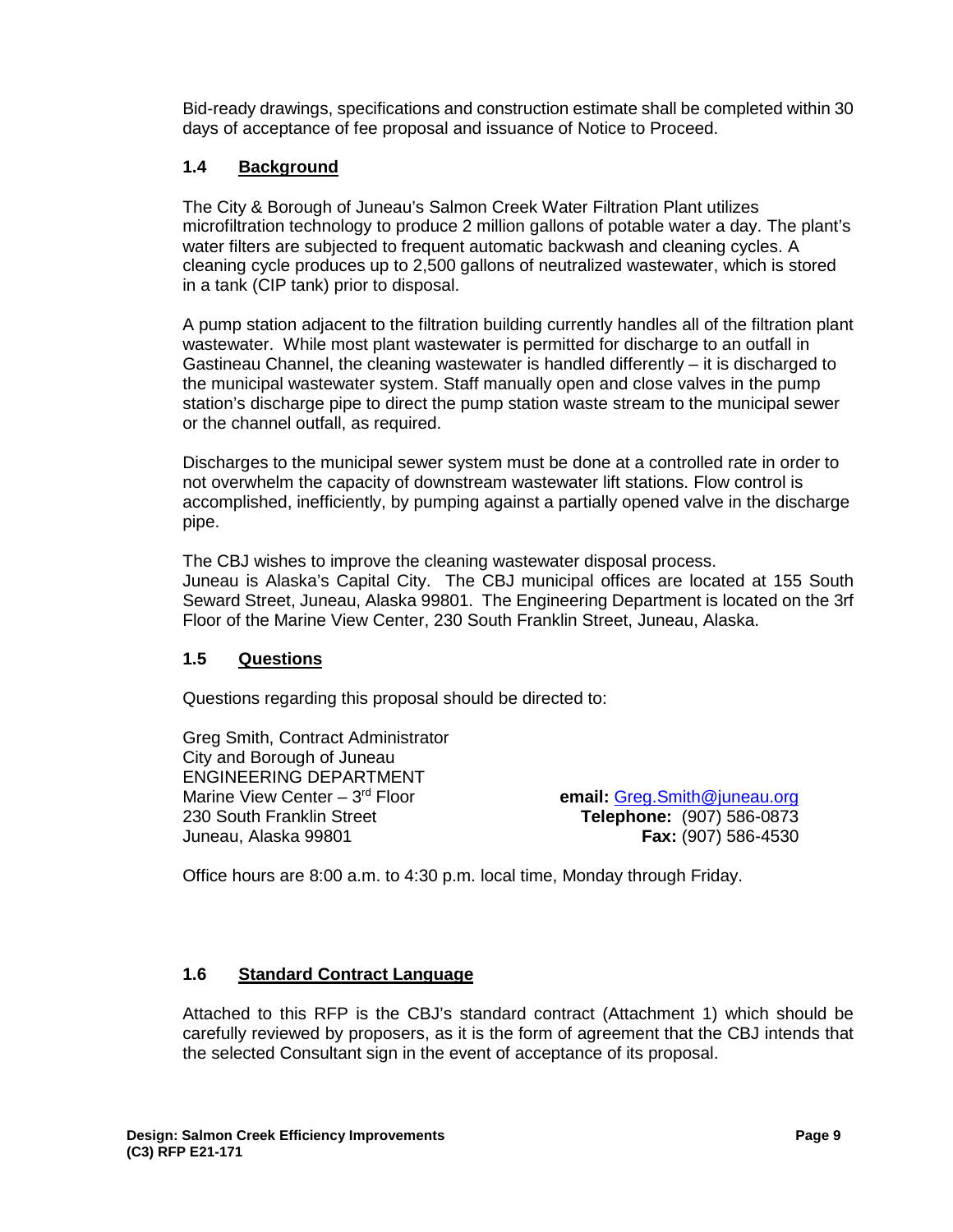## **2.0 Rules Governing Competition**

## **2.1 Pre-Proposal**

Proposers should carefully examine the entire RFP and any addenda thereto, and all related materials and data referenced in the RFP. Proposers should become fully aware of the nature of the services requested and the conditions likely to be encountered in performing the services.

## **2.2 Proposal Development**

The content of proposals will be kept confidential until the selection of the Consultant is publicly announced. All materials submitted in response to this RFP will become the property of the CBJ. One copy shall be retained for the official files of the Engineering Department and will become public record after announcement of the successful Proposer. The CBJ will not return proposals to the Proposer. The CBJ reserves the right to reject any or all proposals. Proposals are to be prepared in such a way as to provide a straightforward, concise delineation of the Proposer's capabilities to satisfy the requirements of this RFP. Emphasis should be concentrated on conformance to the RFP instructions, responsiveness to the RFP requirements, and on completeness and clarity of content.

This solicitation does not commit CBJ to select any Consultant(s) for the requested services. All costs associated with the respondents' preparations, submission and oral presentations (if applicable) shall be the responsibility of the Proposer.

Submission of a proposal indicates acceptance by the proposer of all the terms, conditions and specifications contained within the RFP. Proposals must be received in the number of copies stated in the RFP no later than the date and time specified in the cover letter. All copies of the proposals must be under sealed cover and plainly marked. Proposals not received by the date and time specified in the cover letter will not be considered.

## **2.3 Disclosure of Proposal Contents**.

The City and Borough of Juneau, a municipal corporation and political subdivision of the State of Alaska, is subject to the Alaska Public Records Act codified at AS 40.25.100-220, and the public records provisions in the CBJ Charter, section 15.7. The contents of proposals submitted in response to this RFP will be kept confidential until the top ranked proposer is announced. Immediately following announcement, all proposals become public information. Trade secrets and other proprietary data contained in a proposal may be held confidential, to the extent allowed by law, by the Purchasing Officer, upon request in writing by a proposer. Material considered confidential by the proposer must be clearly identified and marked (page, section, etc) by the proposer, and the proposer must include a brief statement that sets out the reasons for confidentiality. Marking the entire proposal confidential is not acceptable and may be cause for the City to reject your proposal as non-responsive.

## **3.0 PROPOSAL CONTENT REQUIREMENTS**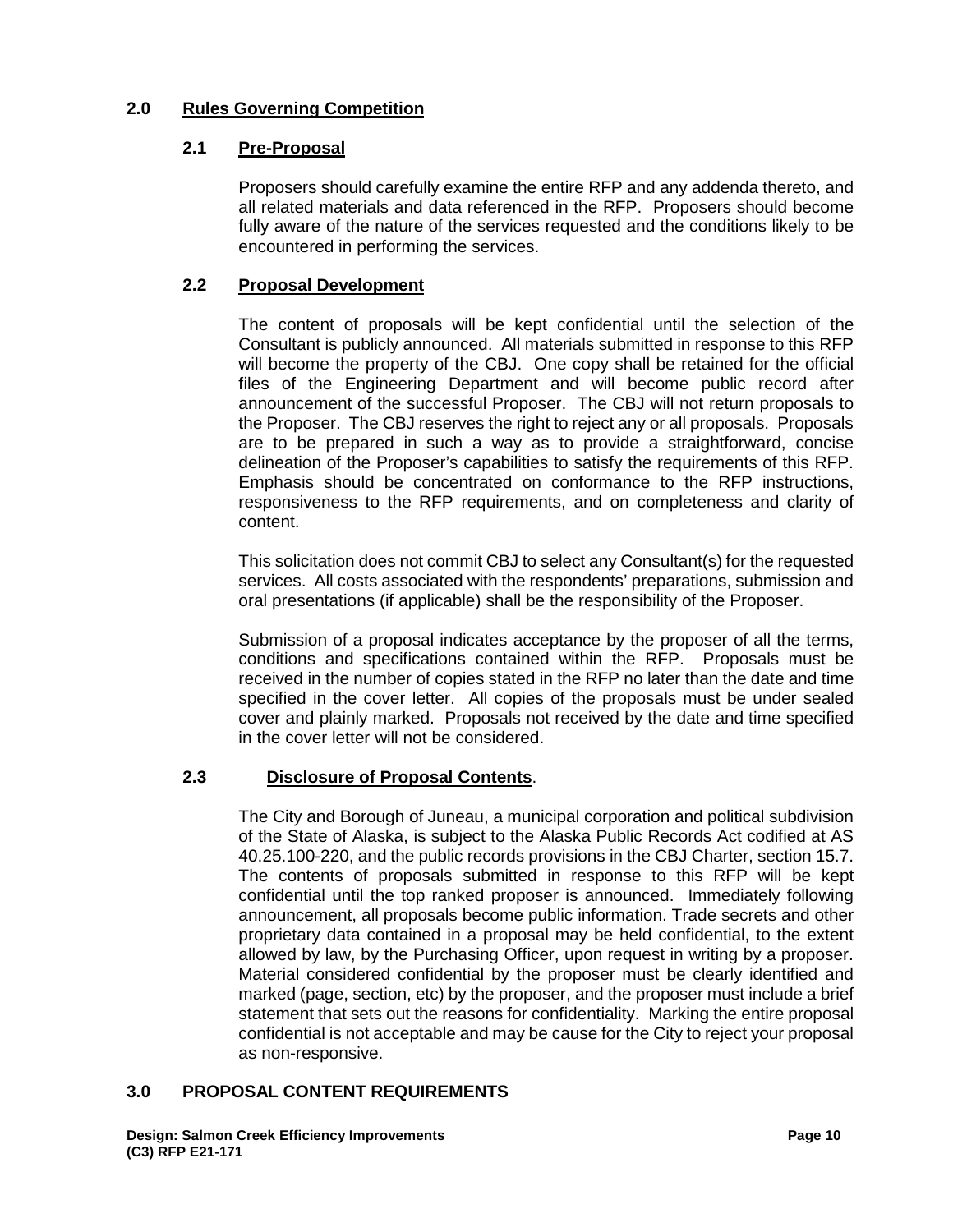The response to this RFP shall be in letter form, not more than seven (7) numbered pages in length. The information requested below should be organized in the manner specified in order to achieve a uniform review process and obtain the maximum degree of comparability for the Selection Committee.

- o Proposed Method to Accomplish the Project: Proposal shall demonstrate an understanding of the requested scope of services. Include proposed work schedule and methodology for accomplishing the project, showing insight to the specific details of the project.
- o Organization and Capacity of the Firm: Identify the consultant team proposed for this project and demonstrate their ability to perform the desired services within the established schedule. The proposal should discuss the current workload of staff proposed for the requested services.
- o Firm's Representation: The proposal shall specify readily available personnel to accomplish the desired services. Key personnel shall be named, their roles within the project clearly identified and the specific hourly rate or job class that each of the key personnel will be billed for this project. Other project commitments of key personnel shall also be identified. The level of involvement should be displayed in a way which is consistent with the scale of the project. The qualifications of personnel shall be included.
- o Firm's Experience with Similar Projects: Proposal should include a list of projects of similar scale and scope, succinctly described, that were worked on by the people proposed for this project.
- o Firm's Hourly Rates: Evaluation will include the hourly rates of pay for personnel to be used on this project. Hourly rates shall include all markups and multipliers. Include a list of reimbursable expenses typical for this type of project. Review the Standard Contract regarding allowable reimbursables.
- o Quality of the Proposal: Evaluation will include the clarity and professional quality of the document(s) submitted.
- o Licenses: Professional registration (Engineer/Architect/Land Surveyor/ Landscape Architect) in the State of Alaska at the time of proposal submission is required (Alaska Statute 08.48.281). If a corporate license is held, the professional licensed in the State of Alaska (in order to obtain a corporate license) must be in responsible charge of the project, as well as the professional stamping the work. All survey work involving property or boundary surveys must be stamped by a Professional Land Surveyor licensed in the State of Alaska. All reports prepared by a registered professional licensed in the State of Alaska must be stamped by the registered professional. The proposal must include a statement indicating that all required corporate, all required professional occupational licenses and all other necessary licenses/certifications are currently held. License/certification numbers must be provided.
- o Acknowledge Receipt of All Addenda: Failure to acknowledge addenda may result in the proposal being considered non-responsive and subject to rejection.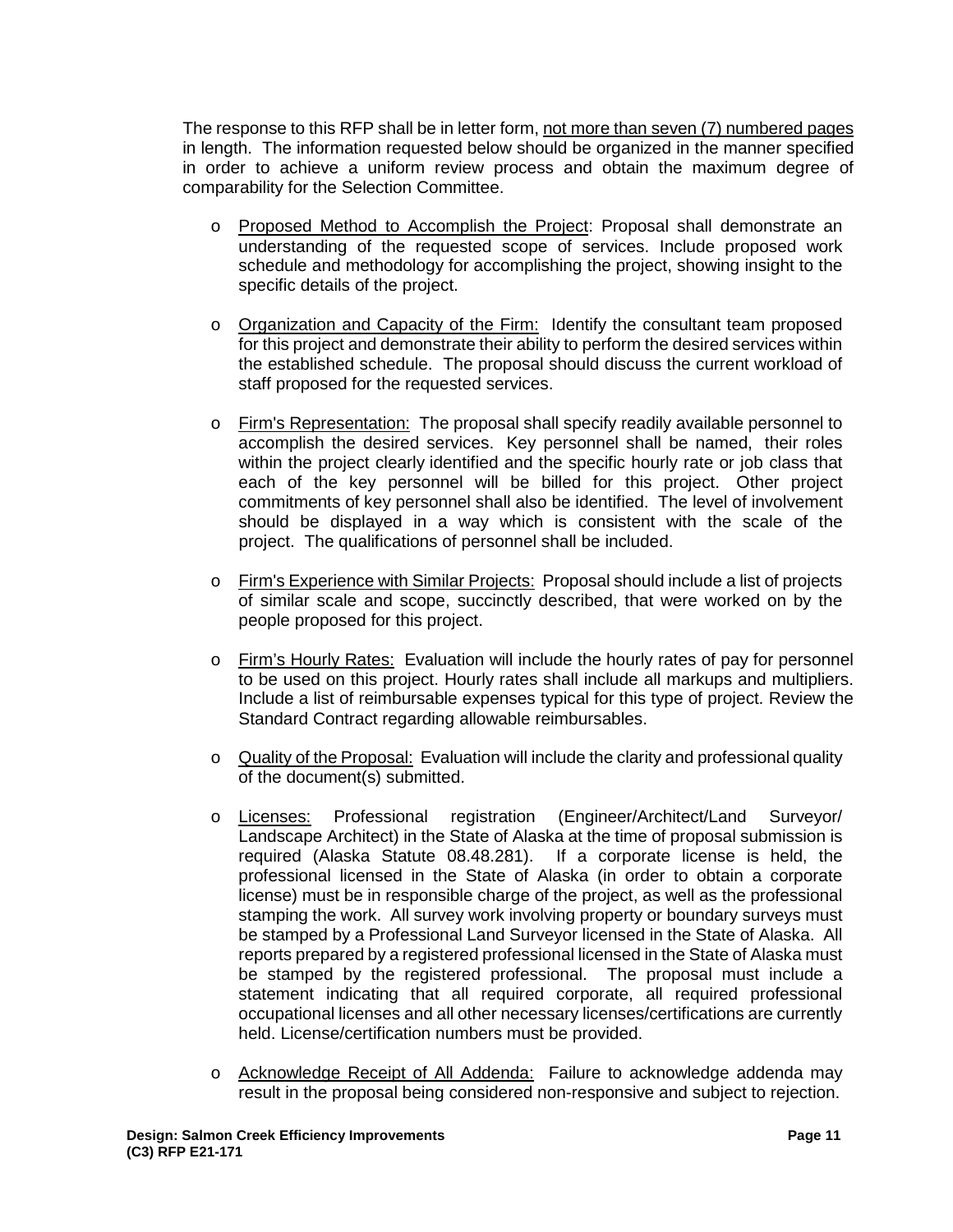- o Juneau Proposer according to SECTION 7.0.
- o Resumes: Resumes may be attached to the proposal as appendices and will not be included in the page count for proposals. *Limit resume length to one page per person.*

## **4.0 EVALUATION OF PROPOSALS**

## **4.1 Criteria**

Proposals will be evaluated and scored, using the criteria on the EVALUATION/RANKING page, found at the end of this document, in order to ascertain which proposal best meets the needs of the CBJ. The items to be considered during the evaluation and the associated point values are located on the EVALUATION/RANKING sheet at the end of this RFP.

## **4.2 Evaluation Data**

The evaluation Data discussed below is the presented in an effort to delineate what criteria will be used to score proposals. Please do not include a separate section in your proposal for Evaluation Data. Much of the information discussed and requested below should be included in the proposal as part of the Proposal Content Requirements discussed in SECTION 3.0 of this RFP.

- 4.2.1 Proposed Method to Accomplish the Project (25%)
	- a. 10% Proposer exhibits a complete understanding of the project and requested deliverables.
	- b. 15% Proposer identifies general or specific issues that may be encountered during design and provides appropriate solutions.
- 4.2.2 Organization, Capacity of Firm (30%)
	- a. 5% Organization and ability to perform services.
	- b. 10% Firm's ability to maintain schedule and meet design milestone
	- c. 15% Firm's experience and past performance with similar projects. Give specific examples of firm's experience designing solutions for similar problems on other projects.
	- 4.2.3 Relevant Experience and Past Record of Performance (30%)
		- a. 15% Team member/personnel qualifications.
		- b. 15% Past record of performance adequacy of design, ability to keep schedule, responsiveness to needs of client.
		- 4.2.4 Firm's Hourly Rates (5%)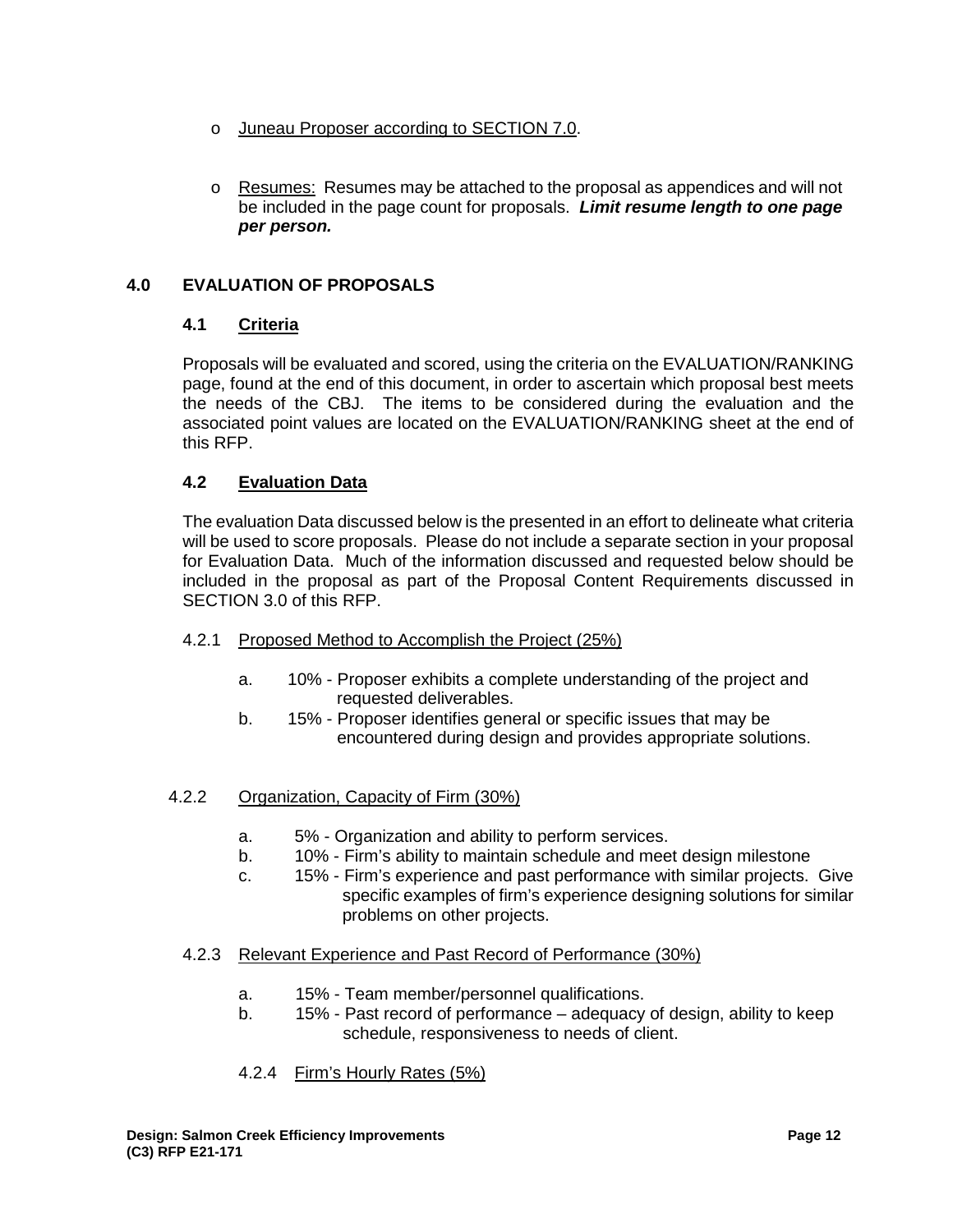Evaluation will be made on the proposed hourly rates of pay for personnel to be used on this project.

## 4.2.5 Quality of the Proposal (5%)

Is proposal clear and concise? Is proposal responsive to the needs of the project? Evaluation will include the clarity and professional quality of the document(s) submitted.

## 4.2.6 Juneau Proposer according to **SECTION 7.0** (5%)

Prime Consultant meets Juneau Proposer requirements as stipulated in Section 7.0 – Juneau Proposer Points.

## **4.3 Evaluation Process**

Evaluation of the proposals will be performed by a committee selected by the City and Borough of Juneau. The intent of the CBJ is to make award based on written proposals.

## **5.0 SELECTION AND AWARD**

An evaluation committee will review, evaluate, score and rank proposals, in accordance with criteria identified below and the Evaluation/Ranking sheet located at the end of this RFP. Clarification of submitted material may be requested during the evaluation process. Interviews by telephone with top ranked Proposers may also be conducted at the discretion of the evaluation committee. If necessary, in-person interviews will be conducted. Finalists will be notified and informed of interview requirements. In the event of a tie in the ranking totals, only the raw scores of the Proposers who are tied will be totaled to determine the appropriate ranking. The successful Proposer will be invited to enter into contract negotiations with CBJ. Upon conclusion of successful negotiations and compliance with any pre-award obligations, award will be made in the form of a contract and a purchase order, if appropriate, will be sent to the Consultant. If an agreement cannot be reached during the negotiation process, the City will notify the Proposer and terminate the negotiations. Negotiations may then be conducted with the next Proposer in the order of its respective ranking.

#### **6.0 INSURANCE REQUIREMENTS**

The insurance requirements for this project are specified in Attachment 1 – Sample Contract, under Appendix C.

## **7.0 JUNEAU PROPOSER POINTS**

Juneau proposer points shall be awarded if the Proposer is determined to be a "Juneau proposer" meeting the criteria of CBJ's Purchasing Ordinance 53.50, Section 53.50.010. CBJ Ordinance 53.50 can be viewed electronically at the following internet address: [www.juneau.org/law.](http://www.juneau.org/law) *Note: The criteria for meeting Juneau Proposer requirements have changed. Please review the new requirements and contact the CBJ Engineering Department or Purchasing Division with any questions.* 

A paper copy of the CBJ Purchasing Ordinance is available upon request from the CBJ Engineering Department or Purchasing Division.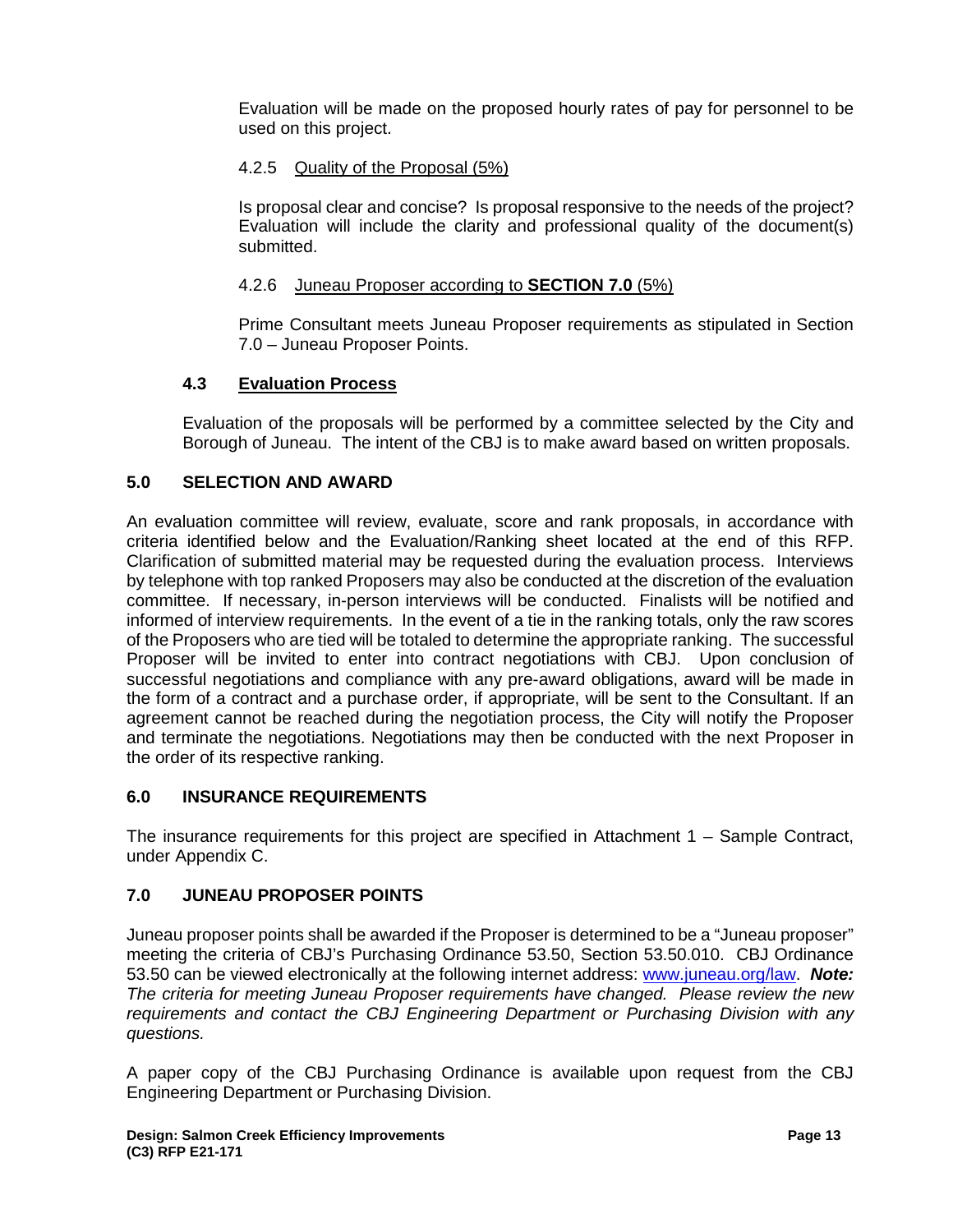## **8.0 PROTESTS**

The protest period begins with the posting of a notice of apparent successful proposer, in the CBJ Purchasing Division.

Protests shall be executed in accordance with CBJ Ordinance 53.50.062 PROTESTS and 53.50.080 ADMINISTRATION OF PROTEST. Copies of the ordinances describing protest procedures are available from the CBJ Purchasing Division, 155 South Seward Street, Juneau, Alaska. Questions concerning protests or protest procedures should be directed to the CBJ Purchasing Officer at 907-586-5258. CBJ Ordinance 53.50 can be viewed electronically at the following internet address: [www.juneau.org/law.](http://www.juneau.org/law)

### **9.0 CONSULTANT'S GOOD STANDING WITH CBJ FINANCE DEPARTMENT**

Consultants must be in good standing with the CBJ prior to award, and prior to any contract renewals, and in any event no later than *seven business days* following notification by the CBJ of intent to award. **Good standing** means: all amounts owed to the CBJ are current and the Consultant is not delinquent with respect to any taxes, fees, assessment, or other monies due and owed the CBJ, or a Confession of Judgment has been executed and the Consultant is in compliance with the terms of any stipulation associated with the Confession of Judgment, including being current as to any installment payments due; and Consultant is current in all CBJ reporting obligations (such as sales tax registration and reporting and business personal property declarations). Failure to meet these requirements may be cause for rejection of your proposal. To determine if your business is in good standing, or for further information, contact the CBJ Finance Department's Sales Tax Division at (907) 586-5265 for sales tax issues, Assessor's Office at (907)586-0930 for business personal property issues, or Collections Division at (907) 586-5268 for all other accounts.

*Note: Juneau Proposer preference (7.0) has requirements regarding a firm's good standing with the City at the time a proposal is submitted. Please review the Purchasing Code cited.*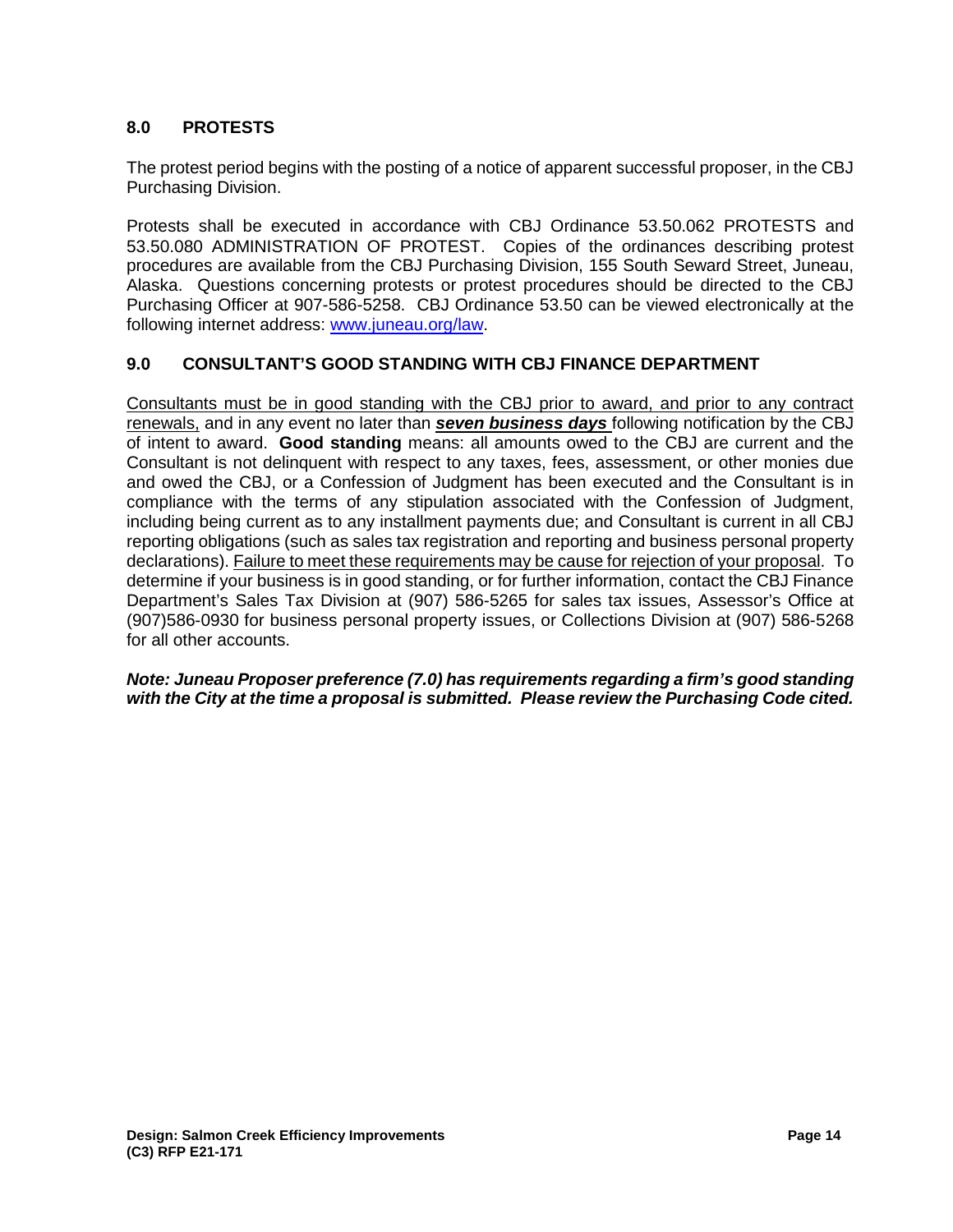| <b>Section</b> | Criteria - Per SECTION 4.2 of RFP                                                                                                              | Criteria<br>Weight | <b>Outstanding (10</b><br>points) | <b>Adequate To Good (6)</b><br>7 or 8 points) | Acceptable (3 or 4<br>points) | Unacceptable (0 or 1<br>point) | <b>Sub Total</b> |
|----------------|------------------------------------------------------------------------------------------------------------------------------------------------|--------------------|-----------------------------------|-----------------------------------------------|-------------------------------|--------------------------------|------------------|
|                | 4.2.1 Proposed Method to Accomplish the<br>Project.                                                                                            |                    |                                   |                                               |                               |                                |                  |
|                | a. Proposer exhibits a complete<br>understanding of the project and<br>requested deliverables                                                  | 10                 |                                   |                                               |                               |                                |                  |
|                | b. Proposer Identified general or specific<br>problems within the desig area and<br>rpovided solutions and improvements<br>related to project. | 15                 |                                   |                                               |                               |                                |                  |
|                | 4.2.2 Organization and Capacity of Firm                                                                                                        |                    |                                   |                                               |                               |                                |                  |
| a.             | Organization and ability to perform<br>services.                                                                                               | 5                  |                                   |                                               |                               |                                |                  |
|                | b. Proposer's ability to maintain schedule<br>and meet design milestones.                                                                      | 10                 |                                   |                                               |                               |                                |                  |
|                | c. Firms experience and past<br>performance with similar projects.                                                                             | 15                 |                                   |                                               |                               |                                |                  |
|                | 4.2.3 Relevant Experience                                                                                                                      |                    |                                   |                                               |                               |                                |                  |
|                | a. Team member/personnel<br>qualifications                                                                                                     | 15                 |                                   |                                               |                               |                                |                  |
|                | b. Past record of performance                                                                                                                  | 15                 |                                   |                                               |                               |                                |                  |
|                | 4.2.4 Firms Hourly Rates                                                                                                                       | 5                  |                                   |                                               |                               |                                |                  |
|                | 4.2.5 Quality of Proposal                                                                                                                      | 5                  |                                   |                                               |                               |                                |                  |
|                | 4.2.6 Juneau Proposer (per Section 7.0)<br>(must be 5% Of total points)                                                                        | 5                  |                                   |                                               |                               |                                |                  |
|                | <b>GRAND TOTAL</b>                                                                                                                             |                    |                                   |                                               |                               |                                |                  |

**Scoring** 

No scores using 2, 5, 9 Maximum Score Achievable = 1,000 Juneau Proposer Points awarded by Contracts Division = 10 or 0 points Outstanding = 10 Adequate to Good =  $6, 7, 8$ Marginally Acceptable = 3 or 4 Unacceptable or Poor = 0 or 1

Rank\_\_\_\_\_\_\_\_\_\_\_\_Date\_\_\_\_\_\_\_\_\_ Evaluator \_\_\_\_\_\_\_\_\_\_\_\_\_\_\_\_\_\_\_\_\_\_\_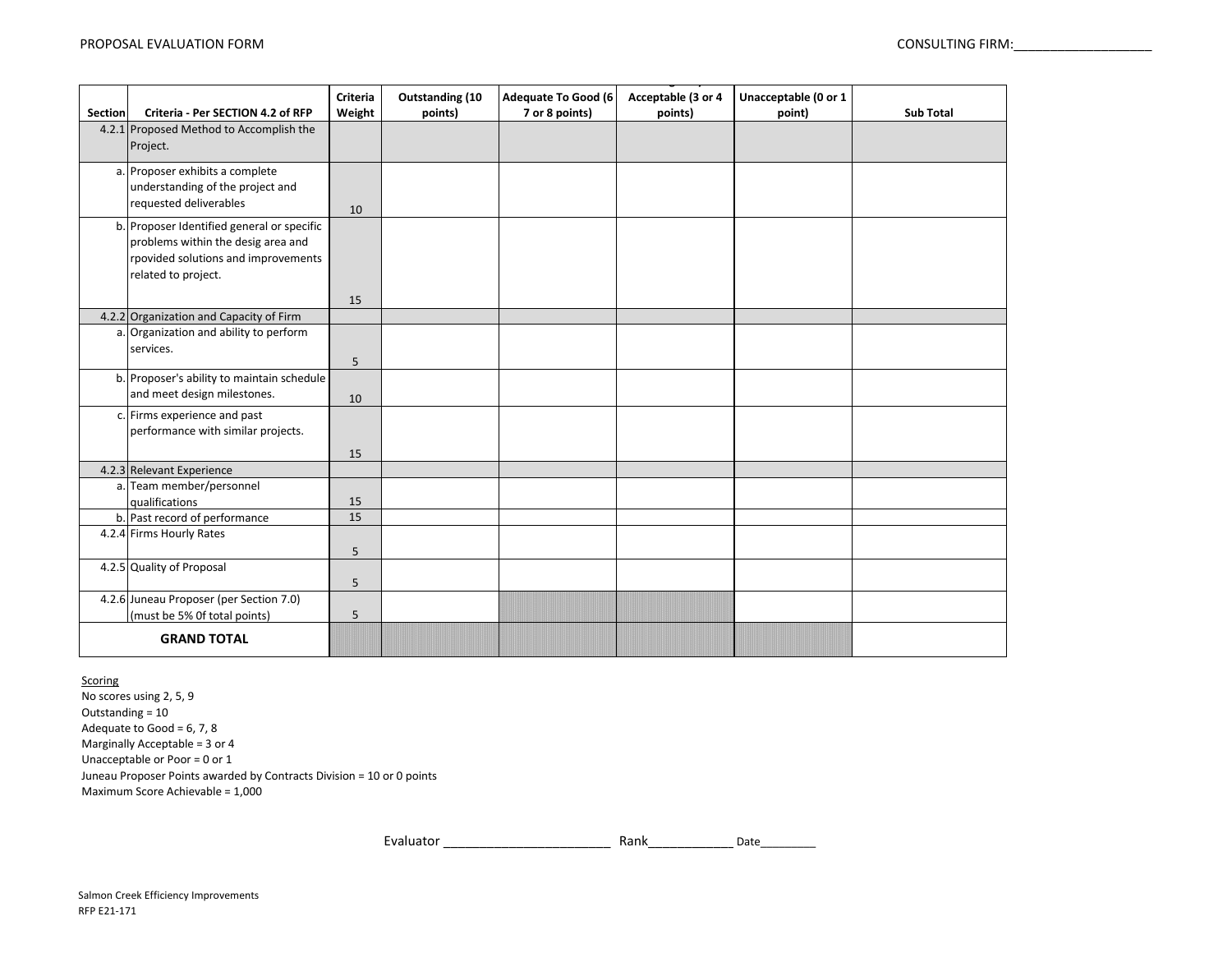

## **ATTACHMENT 1**

#### **PROFESSIONAL SERVICES CONTRACT Salmon Creek Efficiency Improvements Contract No. RFP E21-171**

| <b>This Agreement</b> is entered into by and between the City and Borough of Juneau, Alaska |               |              |               |  |  |                 |       |
|---------------------------------------------------------------------------------------------|---------------|--------------|---------------|--|--|-----------------|-------|
|                                                                                             | ("City"), and | company name |               |  |  |                 | whose |
|                                                                                             | address is    |              | phone and fax |  |  | ("Consultant"). |       |

## *Witnesseth:*

- *Whereas,* the City desires to engage the Consultant for the purpose of rendering certain professional services, and
- *Whereas,* the Consultant represents that it is in all respects licensed and qualified to perform such services;

*Now, Therefore, the parties agree as follows:* 

**1. CONTRACTUAL RELATIONSHIP.** The parties intend that an independent Consultant/City relationship will be created by this Contract. City is interested only in the results to be achieved, and the conduct and control of the work will lie solely with the Consultant. Consultant is not considered to be an agent or employee of  $/$ City $/$  for any purpose, and the employees of consultant are not entitled to any benefits that City provides for City's employees. It is understood that the City does not agree to use the Consultant exclusively. It is further understood that the Consultant is free to contract for similar services to be performed for others while it is under contract with the City.

**2. SCOPE OF SERVICE.** The Consultant shall carry out in a professional and prudent manner all of the services required by the Contract. These services include  $\frac{\partial f}{\partial x}$  of the services described in Appendix A. Consultant will diligently proceed with the Scope of Services, and will provide such services in a timely manner.

## **3. PERSONNEL, EQUIPMENT, SUPPLIES, AND LICENSES.**

- (A) Except as noted in Appendix A, the Consultant represents that it has or will secure at its own expense all personnel, equipment, and supplies required in performing the services under this Contract.
- (B) All of the services required hereunder will be performed by the Consultant or under its supervision.
- (C) None of the work or services covered by this Contract shall be subcontracted without prior written approval of the Contract Administrator.
- (D) Consultant warrants that it is fully licensed under all applicable local, state, and federal laws to perform the services to be provided hereunder.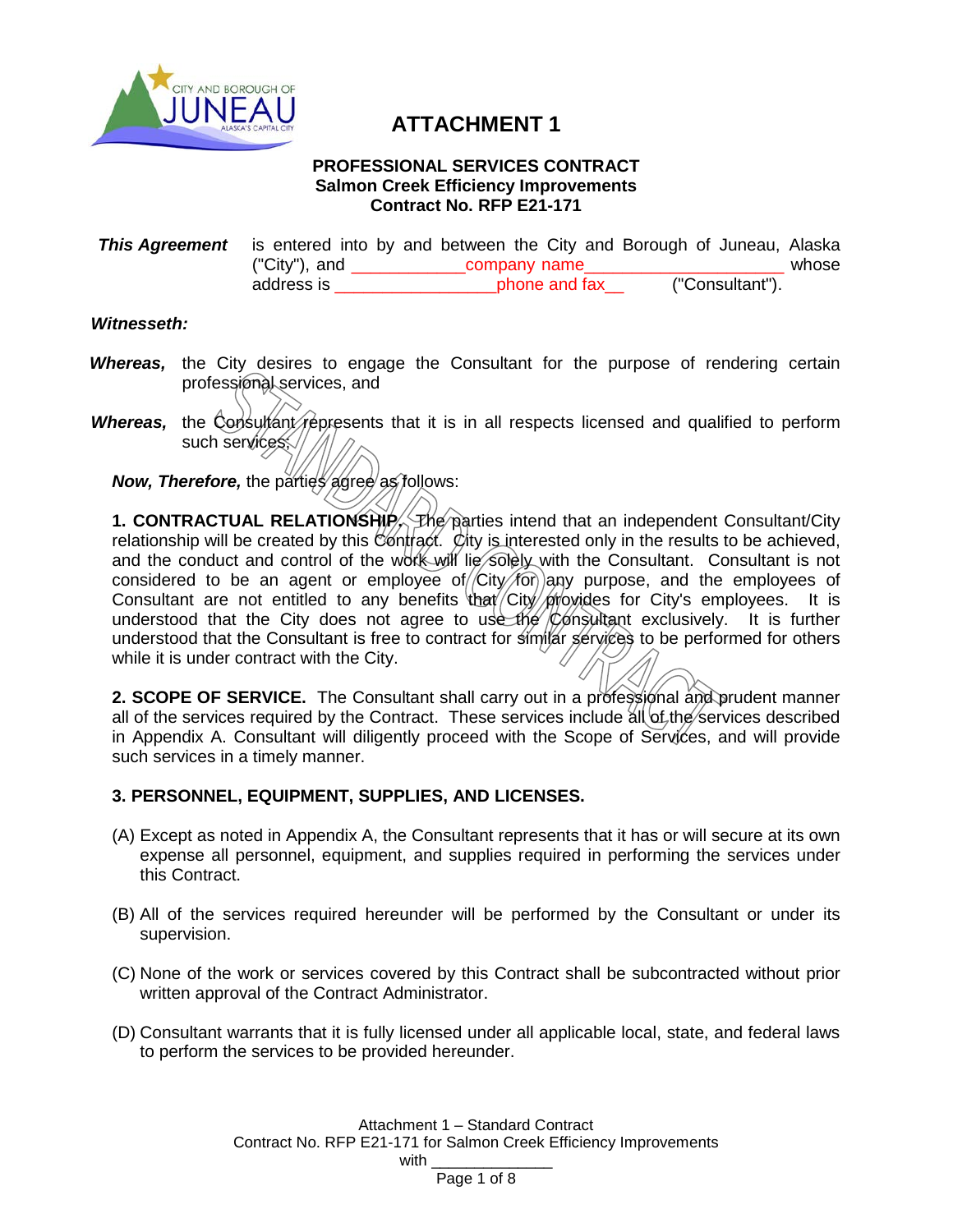**4. TIME OF PERFORMANCE.** The services of the Consultant are to commence after the execution of the Contract and issuance of Notice to Proceed and Purchase Order. All work shall be completed no later than the time specified in Appendix A. Amendment to this Contract may be made upon mutual, written agreement prior to the contract expiration date.

**5. REPORTING.** Except as authorized within Appendix A, the City's primary representative for this Contract shall be \_\_\_\_\_\_\_\_\_\_\_\_ (ad P.E. or AIA if applicable). The City Manager shall be an alternate representative. The City shall not be liable for Consultant's expenses incurred in reliance on directions received from any other municipal officer or employee. The Consultant's representative shall be  $(ad P.E. or AIA if applicable)$ .

**6. COMPENSATION.** The City agrees to pay the Consultant according to the schedule attached as Appendix B. The Consultant's estimated fee schedule is attached to Appendix B.

**7. TERMINATION OF CONTRACT FOR CAUSE.** If, through any cause, except causes beyond the control of the Consultant, the Consultant shall fail to fulfill in a timely and proper manner its obligations under this Contract; or if the Consultant shall violate any of the covenants, agreements, or stipulations of this Contract, the City shall have the right to terminate this Contract by giving written notice to the Consultant of such termination and specifying the effective date thereof, at least ten days before the effective date of such termination. In that event, all finished or unfinished documents, or other data, in whatever form, prepared by the Consultant under this Contract shall, at the option of the City, become its property, and the Consultant shall be entitled to receive just and equitable compensation for any satisfactory work completed on such documents and materials, not to exceed the Contract amount.

**8. TERMINATION FOR CONVENIENCE OF CITY.** The City may terminate this Contract at any time by giving written notice to the Consultant of such termination and specifying the effective date thereof, at least thirty days before the effective day of such termination. In that event, all finished or unfinished documents and other materials as described in paragraph 7 above shall, at the option of the City become its property, and the Consultant  $\hat{w}$   $\hat{w}$   $\hat{p}$  an amount not to exceed the sum set forth in Appendix B for work satisfactorily completed on or before the date of termination, less payments of compensation previously made.

**9. CONTRACT AGREEMENT.** All parties mutually agreed to the terms of this Contract. The Contract should not be construed in favor of or against any party. This Contract contains the entire agreement between the parties; there are no other promises, terms, conditions, or obligations other than those contained herein; and this Contract shall supersede all previous communications, representations or agreements, either oral or written, between the parties.

**10. CHANGES.** The City may, from time to time, require changes in the scope of services to be performed under this Contract. Such changes, including any increase or decrease in the amount of the Consultant's compensation, must be mutually agreed upon in writing before they will be regarded as part of this Contract.

**11. EQUAL EMPLOYMENT OPPORTUNITY.** The Consultant will not discriminate against any employee or applicant for employment because of race, color, religion, sex, or national origin.

Attachment 1 – Standard Contract **12. CONFLICTS OF INTEREST.** Consultant agrees that no employee of the City who has exercised or will exercise any authority over the specifications, procurement, supervision or payment for this Contract, and no member of the employee's immediate family, has had or will have any direct or indirect financial interest in this Contract. If the Consultant learns of any such

Contract No. RFP E21-171 for Salmon Creek Efficiency Improvements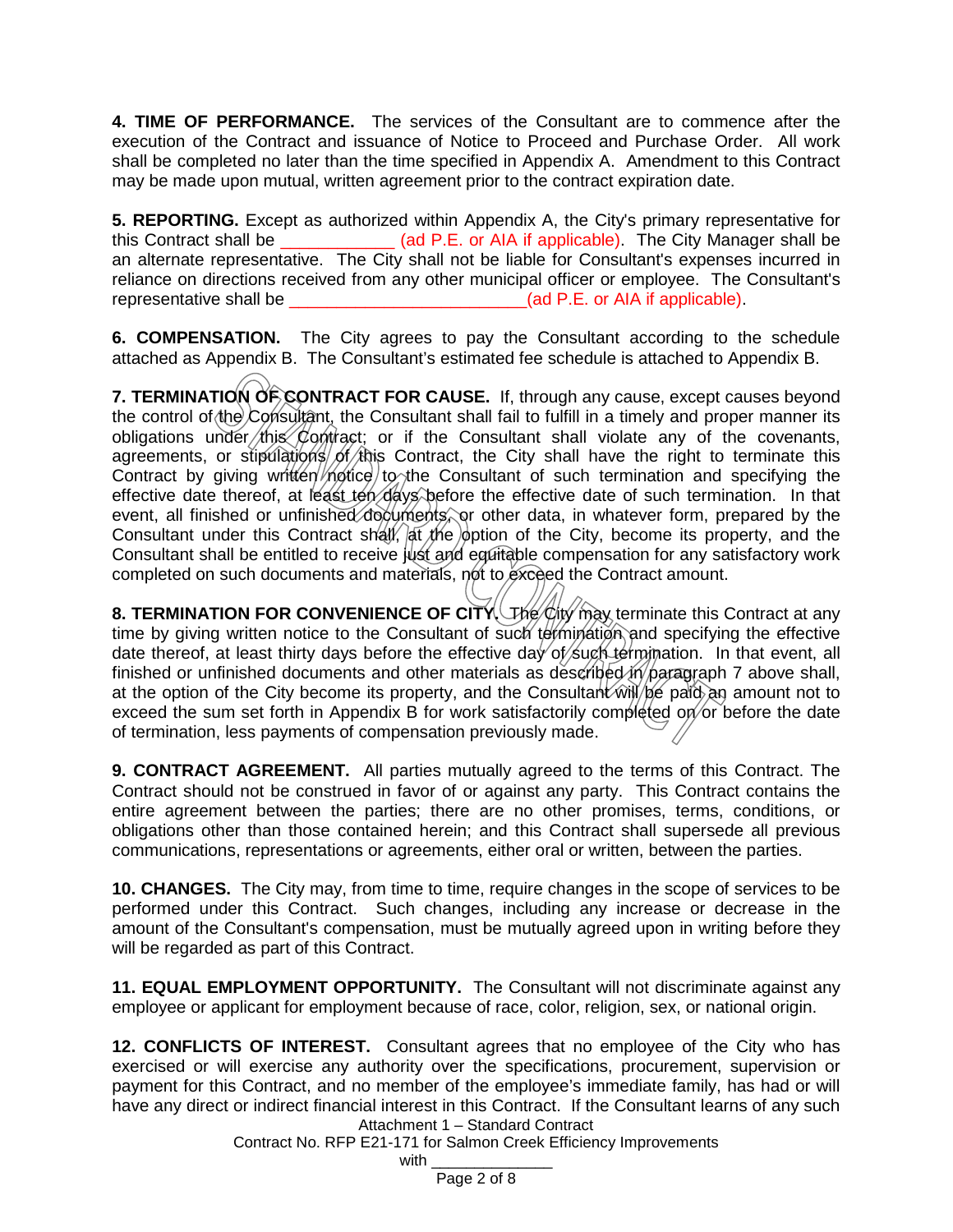interest, the Consultant shall without delay inform the City Attorney or one of the officers specified in Paragraph 5.

**13. ETHICS.** Consultant shall discharge its duties fairly, impartially and maintain a standard of conduct that competently serves the City and the interests of the City. Consultant shall at all times exercise unbiased judgment when performing its duties under this contract.

**14. PUBLIC RELATIONS.** Consultant shall issue press releases, respond to press inquiries, make public speeches, appear on broadcast media or otherwise engage in public relations regarding the project only with the specific approval of the CBJ Project Manager.

**15. ELECTED OFFICIALS.** The Consultant shall respond to project-related inquiries from elected officials by providing impartial, factual information, but shall not initiate contact or attempt to persuade an elected official to agree with any viewpoint or to take any official action. The Consultant will promptly notify the Project manager of any request by an elected official for project-related information?

16. ASSIGNABILITY. The Consultant shall not assign any interest in this Contract and shall not transfer any interest in the same without the prior written consent of the City; however, claims for money due or to become due to the Consultant from the City under this Contract may be assigned to a bank, trust company, or other financial institution without approval. Notice of any such assignment or transfer shall be *furnished* promptly to the City.

**17. FINDINGS CONFIDENTIAL.** Any information given to or prepared by the Consultant under this Contract which the City requests to be kept as confidential shall not be made available to any individual or organization by the Consultant without the prior written approval of the City.

**18. IDENTIFICATION OF DOCUMENTS.** All reports, maps, and other documents completed as a part of this Contract, other than documents exclusively for internal use within the City, shall carry a City notation or logo as directed by the City.

**19. PUBLICATION, REPRODUCTION, AND USE OF MATERIALS.** No services, information, computer program elements, reports or other deliverables which may have a potential patent or copyright value produced in whole or in part under this Contract shall be subject to copyright in the United States or any other country.

If a copyright applies by law to the work produced under this Contract, that copyright will either be signed over to the City or the City will be given unrestricted license to the copyright. The City shall have unrestricted license to publish, disclose, distribute, and otherwise use, in whole or in part, any reports, data, or other materials prepared under this Contract. If this Contract includes architectural and/or engineering design services, any use of the design features or details produced under this Contract on other City facilities will be at the City's risk.

**20. RECORDS.** During performance and after termination of this Contract, each party shall make available to the other party for inspection and copying, all records, whether external or internal, having any relevance to this Contract.

**21. INSURANCE REQUIREMENTS.** Consultant has secured and agrees to keep and maintain in full force and effect, at its own expense, the insurance approved by CBJ Risk Management as outlined in Appendix C. At least 30 days prior to the cancellation, non-renewal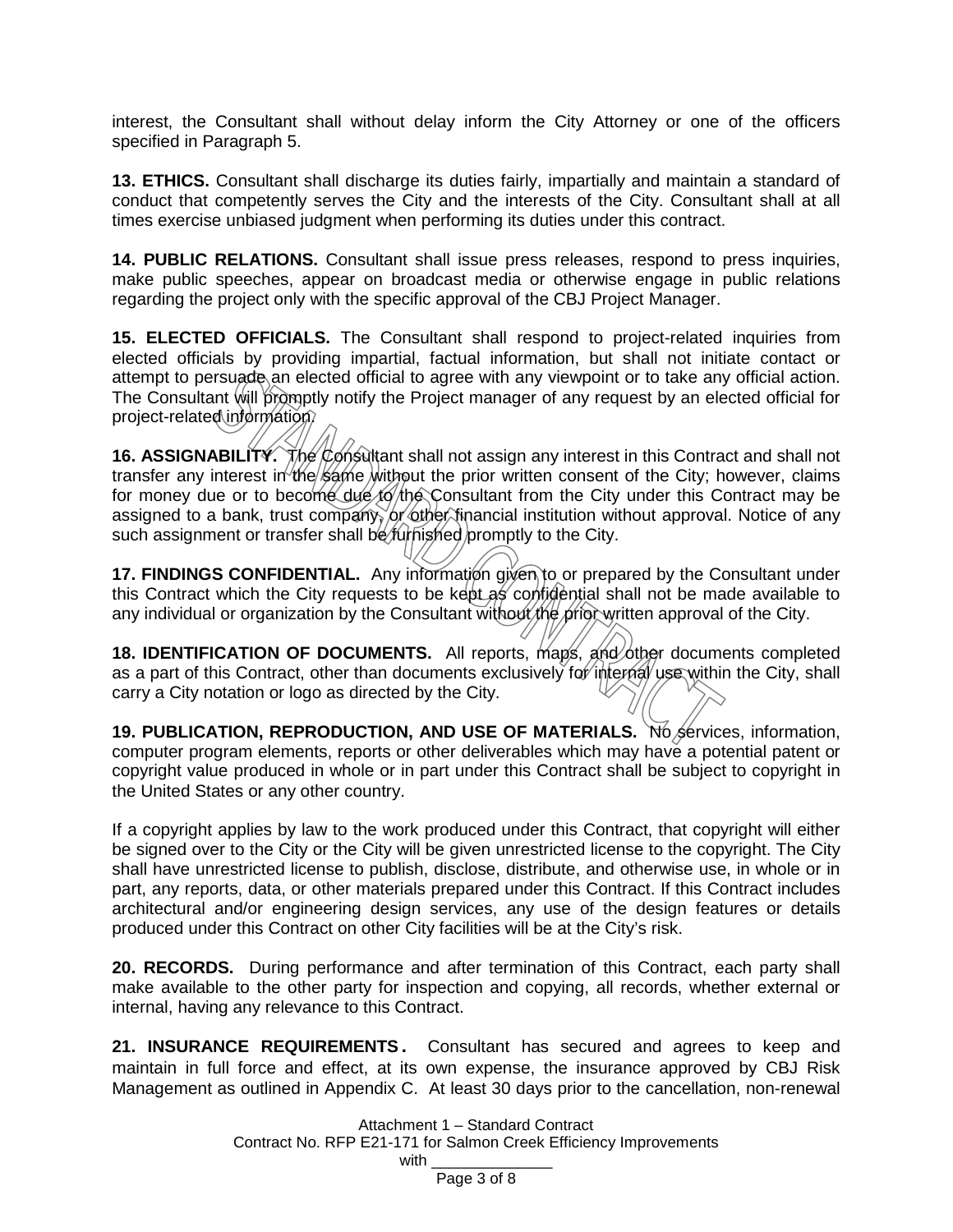or reduction in the amount of coverage, Consultant shall provide written notice to the CBJ's Risk Management. The Consultant's insurance shall be primary and any insurance maintained by the CBJ shall be non-contributory. If the Consultant maintains higher limits than shown below, the CBJ shall be entitled to coverage for the higher limits maintained by the Consultant.

**22. INDEMNIFICATION AND HOLD HARMLESS.** The Consultant agrees to defend, indemnify, and hold harmless CBJ, its employees, and authorized representatives, with respect to any action, claim, or lawsuit arising out of or related to the Consultant's negligent performance of this contract without limitation as to the amount of fees, and without limitation as to any damages, cost or expense resulting from settlement, judgment, or verdict, and includes the award of any attorney's fees even if in excess of Alaska Civil Rule 82. This indemnification agreement applies to the fullest extent permitted by law, meaning that if there is a claim of, or liability for, a joint act, error, or omission of the consultant and the CBJ, the indemnification, defense, and hold harmless obligation of this provision shall be apportioned on a comparative fault basis. This agreement is in full force and effect whenever and wherever any action, claim, or lawsuit is  $\oint$ nitiated, filed, or otherwise brought against CBJ relating to this contract. The obligations of Consultant arise immediately upon actual or constructive notice of any action, claim, or lawsuit. CBJ shall notify Consultant in a timely manner of the need for indemnification, but such notice is not a condition precedent to Consultant's obligations and may be waived where the Consultant has actual notice.

**23. CHOICE OF LAW; JURISDICTION. This Contract shall be governed by the laws of the** State of Alaska. Jurisdiction shall be in the State of Alaska, First Judicial District.

**24. SUCCESSORS.** This Contract shall be binding upon the successors and assigns of the parties.

**25. PRECEDENCE OF DOCUMENTS.** In the event of a conflict between the provisions of this document and its appendices, the order of precedence shall be this document, Appendix A, Appendix B and Appendix C.

In Witness Whereof the parties have affixed their signatures the date first above set out:

| <b>CITY AND BOROUGH OF JUNEAU</b> |                                                      |             |
|-----------------------------------|------------------------------------------------------|-------------|
|                                   | <b>Duncan Rorie Watt</b><br>City and Borough Manager | Date        |
| <b>Company name</b>               |                                                      |             |
|                                   | <b>Name</b><br>Rank<br>email                         | <b>Date</b> |
| Approved as to content:           |                                                      |             |
|                                   | <b>Greg Smith</b><br><b>Contract Administrator</b>   | Date        |
| CIP Coding: _                     |                                                      |             |
|                                   |                                                      |             |

Attachment 1 – Standard Contract Contract No. RFP E21-171 for Salmon Creek Efficiency Improvements with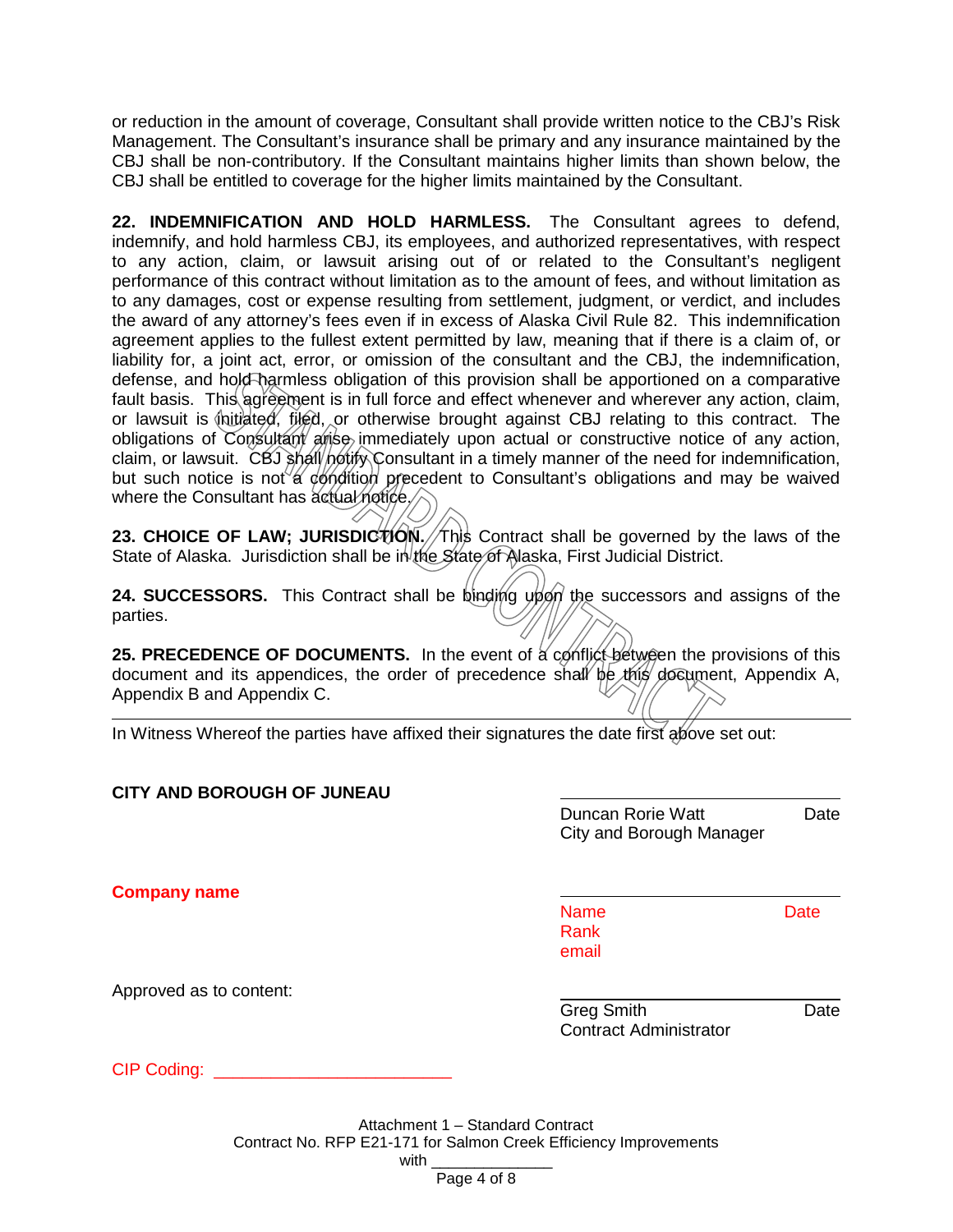## **APPENDIX A: SCOPE OF SERVICES SALMON CREE EFFICIENCY IMPROVEMENTS Contract No. RFP E21-171**

See Scope of Services in RFP.

**PERSONNEL:** The Consultant's primary personnel for this work will be:

| The completion date for this project is _                               |  |
|-------------------------------------------------------------------------|--|
|                                                                         |  |
| This contract expires on<br>, unless an amendment changing this date is |  |
| fully executed prior to $\sqrt{2}$                                      |  |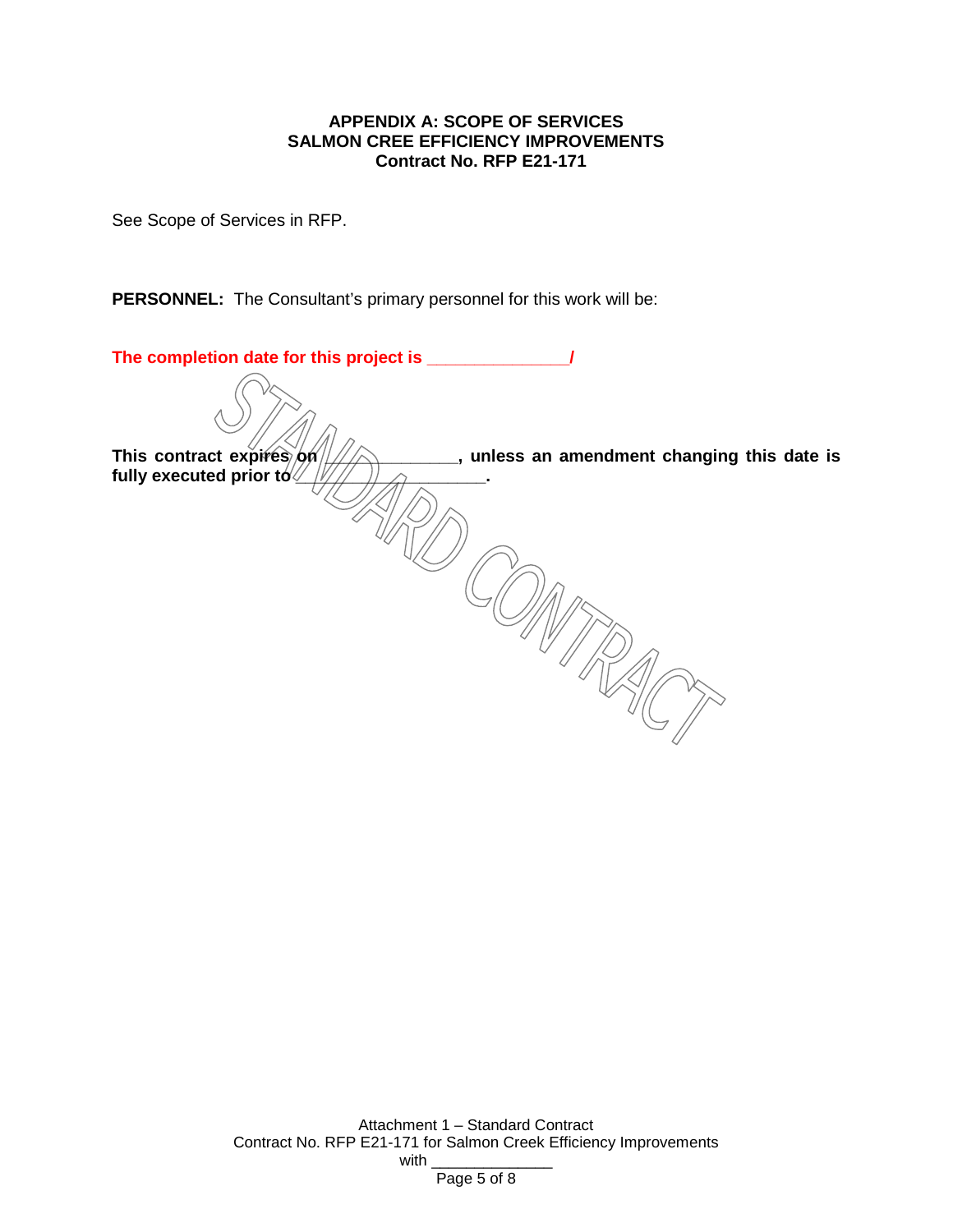## **APPENDIX B: COMPENSATION SALMON CREE EFFICIENCY IMPROVEMENTS Contract No. RFP E21-171**

## *Amount of Payment*

### **Lump Sum**

Consultant shall be compensated a lump sum amount of  $\$\$  for satisfactory performance of all **[or specific services]** services described in this contract.

### **Time and Materials**

Consultant shall be compensated based on time and materials, a not-to-exceed amount of  $\frac{1}{2}$ for satisfactory performance of services described in this contract.

Hourly rates shall remain the same for the life of this contract including all amendments, unless the Consultant requests/a/rate increase. Hourly rate increases may be negotiated on a yearly basis and shall not exceed the percentage increase of the Anchorage Consumer Price Index.

The total Contract amount shall be \$

## *Method of Payment*

Monthly Payable within 30 days of receipt of an invoice approved by the project manager and progress report stating the amount of services completed.

## *Consultant Invoice Requirements*

- $\triangleright$  Itemized invoices must be submitted that indicate the services performed.
- $\triangleright$  Invoices for this contract must be submitted separately from invoices for services performed under any other contract(s).
- $\triangleright$  Invoices must include the CBJ Contract Number and Purchase Order numbers.

## *Compensation Based on Time and Materials*

If compensation is based on time and materials, the following shall apply:

Compensation shall be computed based on the hourly billing rates, approved by the CBJ Project Manager, times the actual number of hours spent in the performance of services. The hourly billing rate for each employee is the amount to be paid to the Consultant, and is full compensation for all salary, benefits, taxes, overhead and profit. There shall be no additional compensation for overtime, weekend, or holiday work.

Compensation for subconsultants shall be equal to the amounts actually paid to sub-consultants hereunder plus a negotiated mark-up percentage.

Attachment 1 – Standard Contract Compensation for expenses shall be an amount equal to reimbursable expenses approved in advance by the CBJ Project Manager, necessary and reasonably incurred and actually paid by

Contract No. RFP E21-171 for Salmon Creek Efficiency Improvements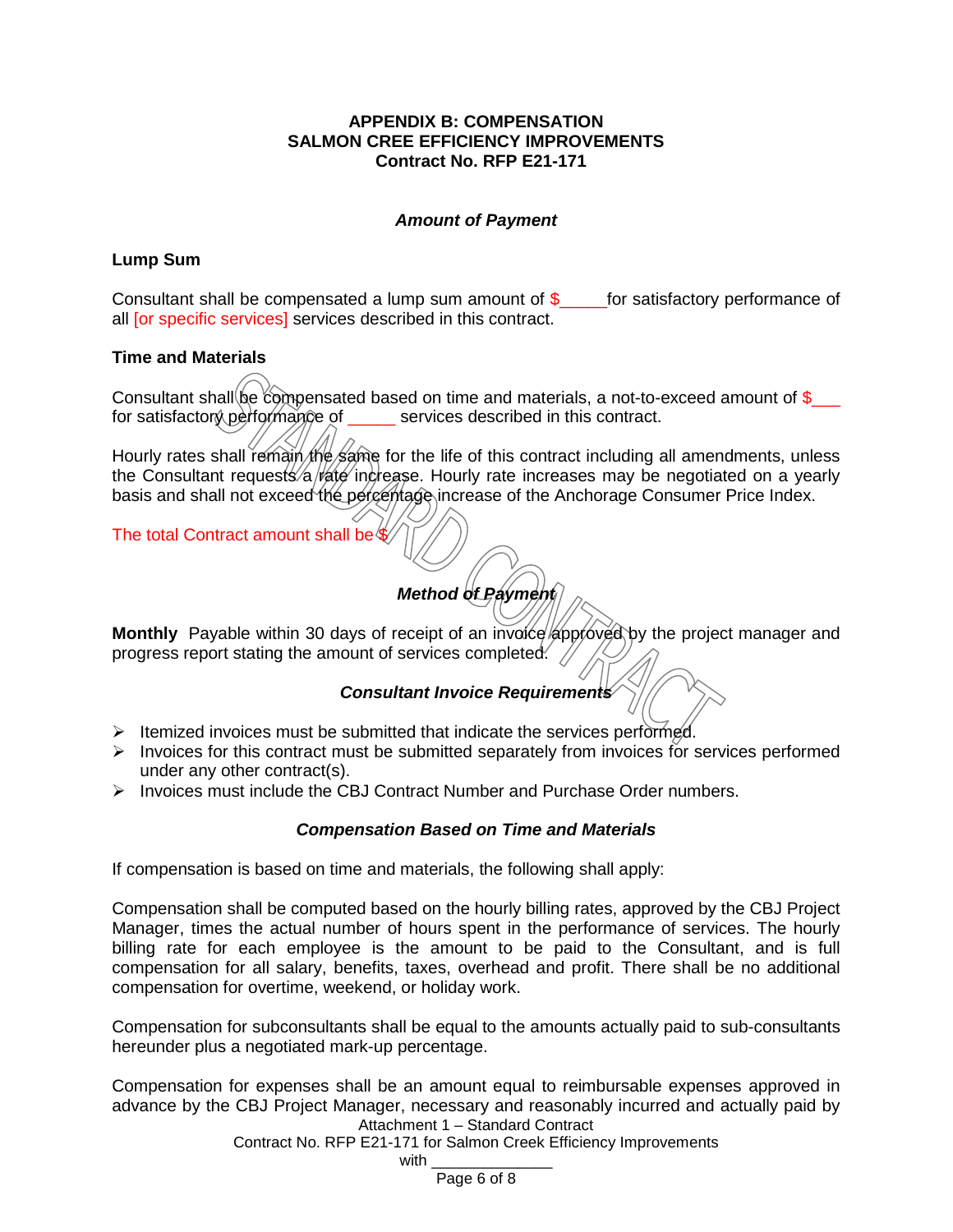the Consultant in the performance of the services hereunder. No markup allowance is allowed. Reimbursable expenses are expenses that are unique to the performance of the services under the Contract and generally contemplate the purchase of outside ancillary services, such as mailing and delivery charges for submittal of drawings, specifications and reports, long distance telephone calls, rentals of equipment, travel and local transportation, meals and lodging on overnight trips.

Reimbursable expenses do not include expenses that are usually and customarily included as part of the Consultant's overhead. For the purposes of this Agreement reimbursable expenses do not include amounts for typing, utilization of computer systems, computer aided design and drafting (CADD), cameras, recording or measuring devices, flashlights and other small, portable equipment, safety supplies, phones, telephone calls, electronic messaging including FAX, Telex and telegrams, or expendable office supplies. Unless otherwise indicated, required insurance is not a reimbursable expense.

The Consultant shall obtain the CBJ Project Manager's written approval prior to making expenditures for reimbursable expenses in excess of \$500 per specific expenditure and for all overnight trips which are reimbursable expenditures as set forth above. The Consultant shall substantiate all billings for reimbursable expenses in excess of \$25 with receipted bills and provide said receipts with the appropriate billing.

The Consultant shall keep, and cause any sub-consultants to keep, daily records of the time spent in the performance of services hereunder by all persons whose billing rates will be the basis for compensation as well as records and receipts of reimbursable expenditures hereunder. Failure to do so shall be a conclusive *waiver* of any right to compensation for such services or expenses as are otherwise compensable hereunder.

The CBJ shall have the right to inspect all records of the Consultant, and of any subconsultants, pertaining to this project. Records shall be maintained by the Consultant and subconsultants for a period of three years after completion of services.

When travel is necessary as part of the professional services to be provided, the following shall be followed:

- ♦ Airline tickets should be purchased at the 14 day advanced purchase price. The CBJ will not pay for First Class travel. Any deviation shall be approved in writing in advance by the CBJ Project Manager.
- ♦ Per diem meal allowance shall be: \$60.00 (\$12.00 for breakfast, \$16.00 for lunch and \$32.00 for dinner).
- ♦ The Consultant shall stay at the hotel with a daily rate not to exceed \$150.00.
- ♦ Travel agent fees, tips, alcohol or bar tabs shall not be paid by the CBJ.
- ♦ Car rental, parking, and taxi fees shall be reasonable and not excessive. This reimbursement is for services in Juneau only. Parking fees, etc. outside of Juneau will not be reimbursed.